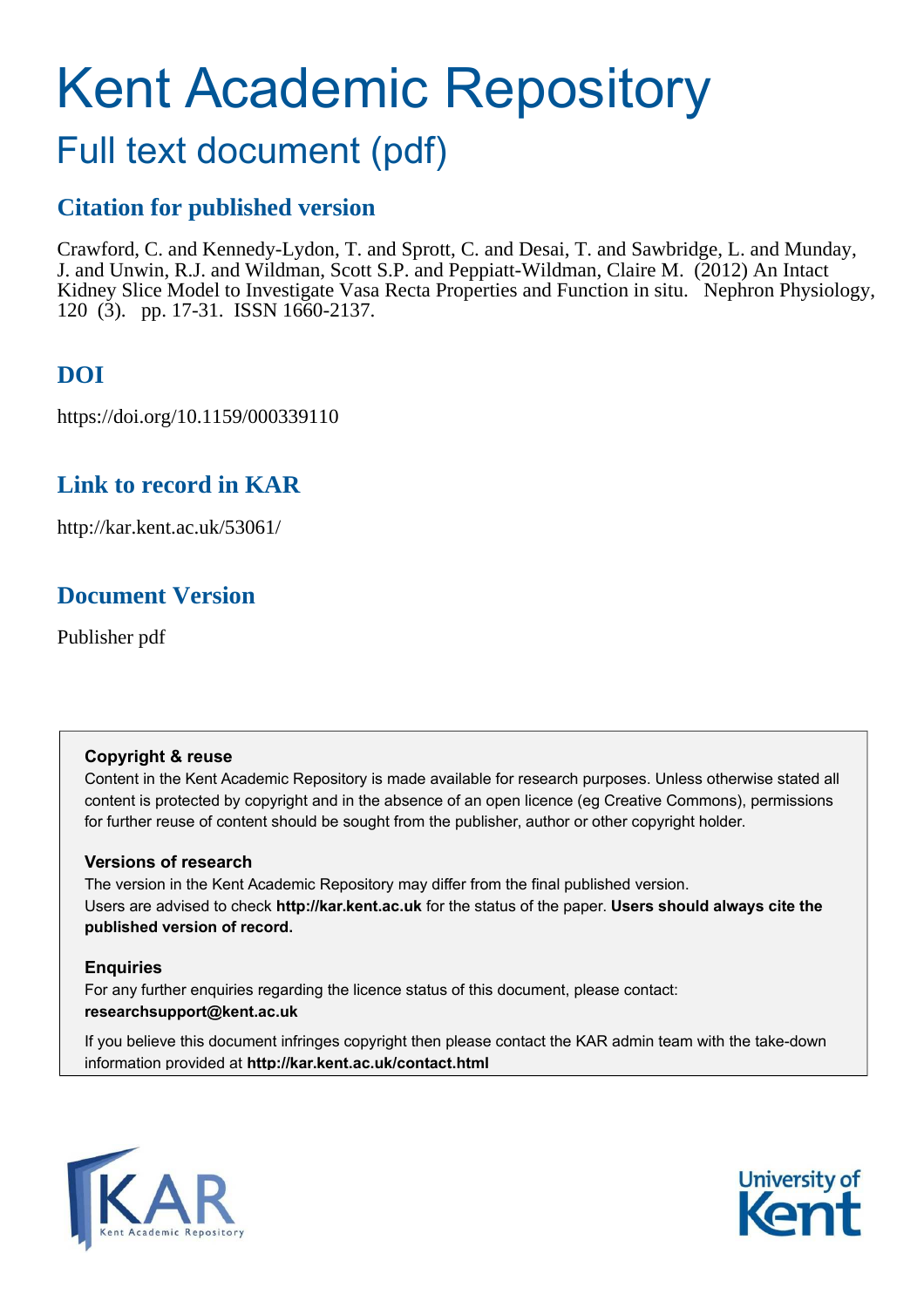#### **Original Paper**



 Nephron Physiol 2012;120:p17–p31 DOI: [10.1159/000339110](http://dx.doi.org/10.1159%2F000339110)

 Received: November 10, 2011 Accepted: April 24, 2012 Published online: July 20, 2012

# **An Intact Kidney Slice Model to Investigate Vasa Recta Properties and Function in situ**

C. Crawford<sup>a</sup> T. Kennedy-Lydon<sup>b</sup> C. Sprott<sup>b</sup> T. Desai<sup>b</sup> L. Sawbridge<sup>b</sup> J. Munday<sup>b</sup> R.J. Unwin<sup>c</sup> S.S.P. Wildman<sup>a</sup> C.M. Peppiatt-Wildman<sup>a</sup>

<sup>a</sup> Medway School of Pharmacy, The Universities of Kent and Greenwich at Medway, Chatham, <sup>b</sup>Urinary System Physiology Unit, Royal Veterinary College, and <sup>c</sup>UCL Centre for Nephrology, Royal Free Hospital, University College London, London, UK

#### **Key Words**

Kidney · Microvasculature · Medulla · Hemodynamics · Innervation · Tubulovascular crosstalk · Tissue slicing · Live kidney slice model

#### **Abstract**

**Background:** Medullary blood flow is via vasa recta capillaries, which possess contractile pericytes. In vitro studies using isolated descending vasa recta show that pericytes can constrict/dilate descending vasa recta when vasoactive substances are present. We describe a live kidney slice model in which pericyte-mediated vasa recta constriction/dilation can be visualized in situ. **Methods:** Confocal microscopy was used to image calcein, propidium iodide and Hoechst labelling in 'live' kidney slices, to determine tubular and vascular cell viability and morphology. DIC video-imaging of live kidney slices was employed to investigate pericyte-mediated real-time changes in vasa recta diameter. **Results:** Pericytes were identified on vasa recta and their morphology and density were characterized in the medulla. Pericyte-mediated changes in vasa recta diameter (10–30%) were evoked in response to bath application of vasoactive agents (norepinephrine, endothelin-1, angiotensin-II and prostaglandin  $E_2$ ) or by manipulating endogenous vasoactive signalling path-

#### **KARGER**

E-Mail karger@karger.ch

1660–2137/12/1203–0017\$38.00/0

© 2012 S. Karger AG, Basel



This is an Open Access article licensed under the terms of the Creative Commons Attribution-NonCommercial 3.0 License (www.karger.com/OA-license-WT), applicable to the online version of the article only. Distribution for noncommercial purposes only.

ways (using tyramine, L-NAME, a cyclo-oxygenase (COX-1) inhibitor indomethacin, and ATP release). **Conclusions:** The live kidney slice model is a valid complementary technique for investigating vasa recta function in situ and the role of pericytes as regulators of vasa recta diameter. This technique may also be useful in exploring the role of tubulovascular crosstalk in regulation of medullary blood flow.

Copyright © 2012 S. Karger AG, Basel

#### **Introduction**

 Regulation of renal medullary blood flow in physiological and pathophysiological situations is still poorly understood because of the relative inaccessibility of the medullary microcirculation in vivo. In vitro studies using isolated descending vasa recta (DVR) have proposed that several local and systemic factors, such as endothelins (ET), eicosanoids, nitric oxide (NO), angiotensin-II (Ang-II), adenosine, and ATP, may be involved in its regulation [1]. Regional perfusion studies in which laser Doppler optical fibres have been placed in the renal parenchyma to measure autoregulation of medullary blood flow suggest a link between changes in blood flow, extracellular fluid volume regulation, and salt and water excretion [2–5] . It

 Dr. Claire M. Peppiatt-Wildman Urinary System Physiology Unit Medway School of Pharmacy, The Universities of Kent and Greenwich at Medway Chatham MEA 4TB (UK) E-Mail C.M.Peppiatt @ kent.ac.uk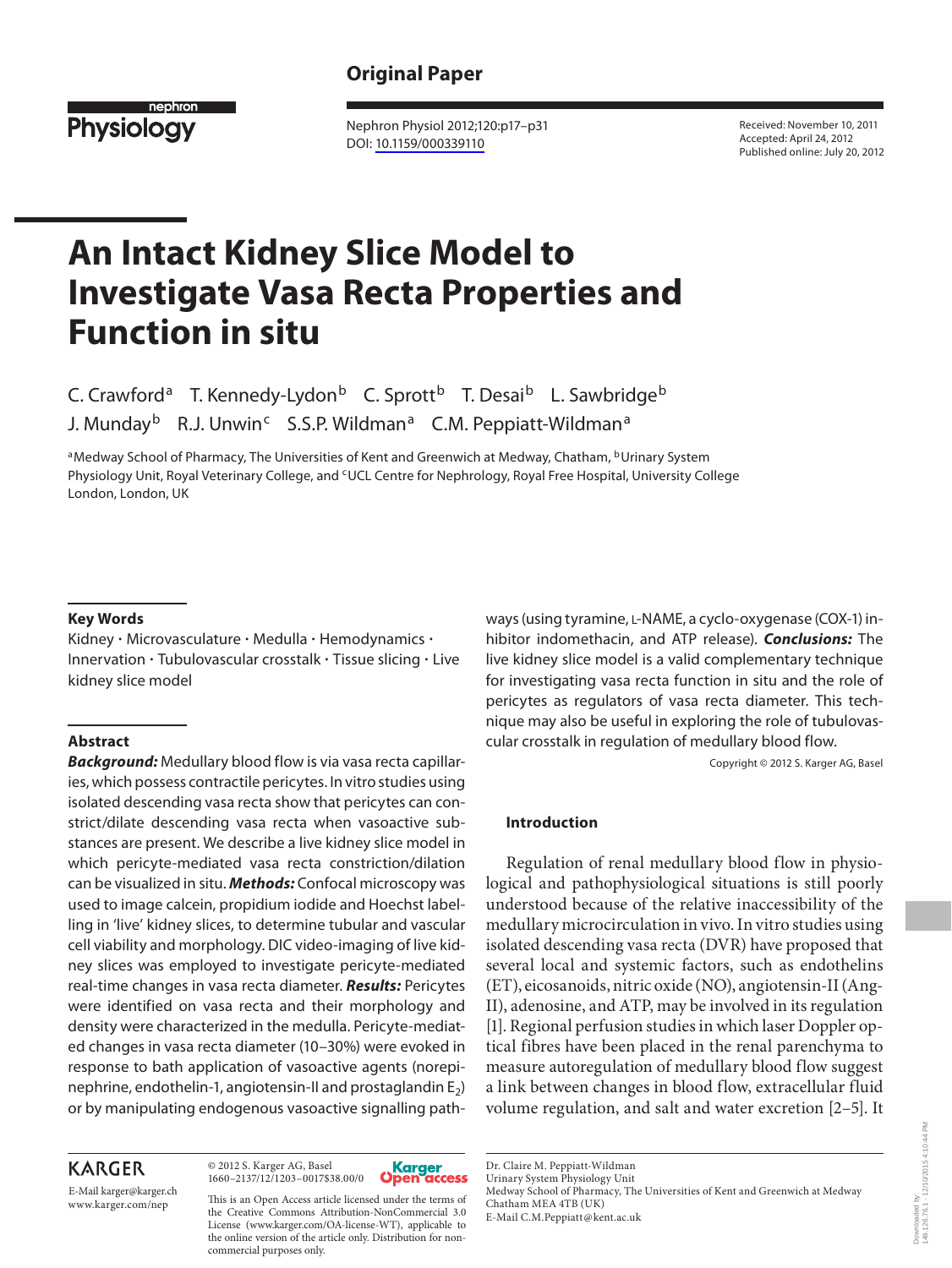is also thought that the medullary circulation (vasa recta capillaries) is autoregulated (in DVR capillaries over the range of 85–160 mm Hg) and that changes in medullary blood flow are not simply a passive response to changes in renal artery blood flow or pressure; although exactly how this is achieved is still unclear [6]. Furthermore, this subject is not without controversy, the concept of medullary autoregulation has yet to be widely accepted by the field.

 Until recently, regulation of tissue blood flow was thought to occur at the level of the arteries and pre-capillary arterioles; however, it has been shown that specialized contractile smooth muscle-like pericyte cells found on capillaries can control capillary diameter in situ in whole retina and in cerebellar brain slices [7]. This is also relevant to the renal medulla, because pericyte cells are present along DVR capillaries [8]. In vitro studies using isolated DVR suggest that the medullary microcirculation is likely to be regulated by locally released vasoactive agents independent of any changes in cortical blood flow [9-14]. Moreover, changes in medullary blood flow are thought to play an important part in the pathogenesis of acute kidney injury [15], and medullary tubulovascular crosstalk could be critical to the control of medullary blood flow in health and disease.

 Since the medulla is not readily accessible to direct observation in vivo, except in neonatal rats where the papilla can be exposed by opening the renal pelvis [16] , there have been no studies of DVR regulation in the intact medulla, although it is known that pericytes respond to exogenous application of vasoactive agents that can alter isolated DVR diameter [17]. The inaccessibility of the intact medulla means that key endogenous regulators of DVR blood flow have not been investigated in the intact kidney in situ or in vivo. To address this issue, we have developed a 'live' intact kidney slice model to investigate pericyte-mediated regulation of vasa recta diameter in situ in the renal medulla. A potential advantage of the kidney slice model is that although vasa recta are not perfused, the surrounding tubules and local innervation remain intact, and their contributing effects on vasa recta diameter can be explored.

#### **Materials and Methods**

#### *Tissue Slicing*

 Animal experiments were conducted in accordance with United Kingdom Home Office Scientific Procedures Act (1986). Adult male Sprague-Dawley rats (250–300 g, purchased from Charles River UK Ltd, Kent, UK) were killed by cervical dislocation; their kidneys were immediately removed and placed in icecold physiological saline solution (PSS) bubbled with 95%  $O_2/5\%$  $CO<sub>2</sub>$  and prepared for slicing. Prior to slicing, the kidneys were de-capsulated and any renal artery remnants removed. A single kidney was secured on the slicing block of a vibratome tissue slicer (Leica model VT1200S; Leica Microsystems (UK) Ltd, Milton Keynes, Bucks., UK), and submerged in a bath of ice-cold PSS bubbled with 95%  $O_2/5\%$  CO<sub>2</sub>. PSS contained (mM) 100 NaCl, 5 KCl, 0.24  $\text{NaH}_2\text{PO}_4$ , 0.96  $\text{Na}_2\text{HPO}_4$ , 10  $\text{Na}$  acetate, 1  $\text{CaCl}_2$ , 1.2 MgSO<sub>4</sub>, 5 glucose, 25 NaHCO<sub>3</sub>, 5 Na pyruvate (Sigma-Aldrich Ltd, Poole, Dorset, UK). The pH was adjusted to 7.4 using 10 M NaOH. The outer cortical dome region ( $\sim$ 3 mm tissue) of the kidney was removed to expose the top of the renal medulla and serial 200  $\mu$ m-thick coronal kidney slices (in which there was intact cortex and medulla) were cut. Slices were collected and maintained at room temperature in a holding chamber containing PSS, and bubbled with 95%  $O_2/5\%$  CO<sub>2</sub> to conserve tissue viability. The slices to be used in 'live' experiments were maintained for up to 3 h in the holding chamber, or slices were fixed with 4% paraformaldehyde (Sigma-Aldrich Ltd) and used for immunohistochemistry.

#### *Tissue Viability*

 To confirm the viability of kidney slices, an on-stage perfusion system was used to load fluorescent dyes into the slices to label all cells (Hoechst 33342) and dead cells (propidium iodide (PI)). Non-fixed kidney slices were secured with a slice anchor in an open-bath chamber (~1.5 ml volume) (Harvard Apparatus, Edenbridge, Kent, UK) and superfused with PSS bubbled with 95%  $O_2$ /5%  $CO_2$  at 5 ml/min. Slices were imaged using a Zeiss 510 NLO Axiovert microscope coupled to a tuneable Coherent Chameleon laser. Prior to imaging of kidney slices, we established the optimum excitation wavelength for each relevant probe imaged using the 2-photon laser, by generating a 2-photon excitation spectrum. Hoechst 33342 (Invitrogen Ltd, Paisley, UK) was used at 5  $\mu$ M to label all cell nuclei and was excited at 720 nm. PI (Sigma-Aldrich Ltd) is taken up by cells with compromised cell membranes and was used at 20  $\mu$ M to label the nuclei of all dead cells and was excited at 543 nm with a single photon laser. Emitted light was collected with the following filters: band-pass 435–485 nm (Hoechst 33342) or long-pass 560 nm (PI). Image processing was performed using Zeiss LSM image browser software (Carl Zeiss Ltd, Welwyn Garden City, Herts., UK). The ratio of live:dead cells (Hoechst labelled:Hoechst-PI co-labelled, respectively) was also calculated using Zeiss LSM image browser software.

 To further validate cell viability, and to distinguish between tubular and vascular cells, live kidney slices were incubated for 20 min with the cell-permeant calcein-AM dye. This non-fluorescent dye is converted to a bright green fluorescence by intracellular esterases following uptake into live cells [18]. Calcein-AM (Invitrogen Ltd) was used at  $2 \mu$ M (in 0.002% pluronic acid) as a vital stain and excited at 800 nm; emitted light was collected using band-pass 500–550 nm. Image processing was performed using Zeiss LSM image browser software, as before.

#### *Immunohistochemistry*

 Live kidney slices were incubated with Alexa Fluor 488-conjugated isolectin  $B_4$  (I $B_4$ ) (Invitrogen Ltd) – a marker for  $\alpha$ -D-galactosyl residues – to identify the vasa recta capillaries. IB<sub>4</sub> (50  $\mu$ g/ml) was prepared in PSS bubbled with 95%  $O<sub>2</sub>/5\%$   $CO<sub>2</sub>$ ; slices were in-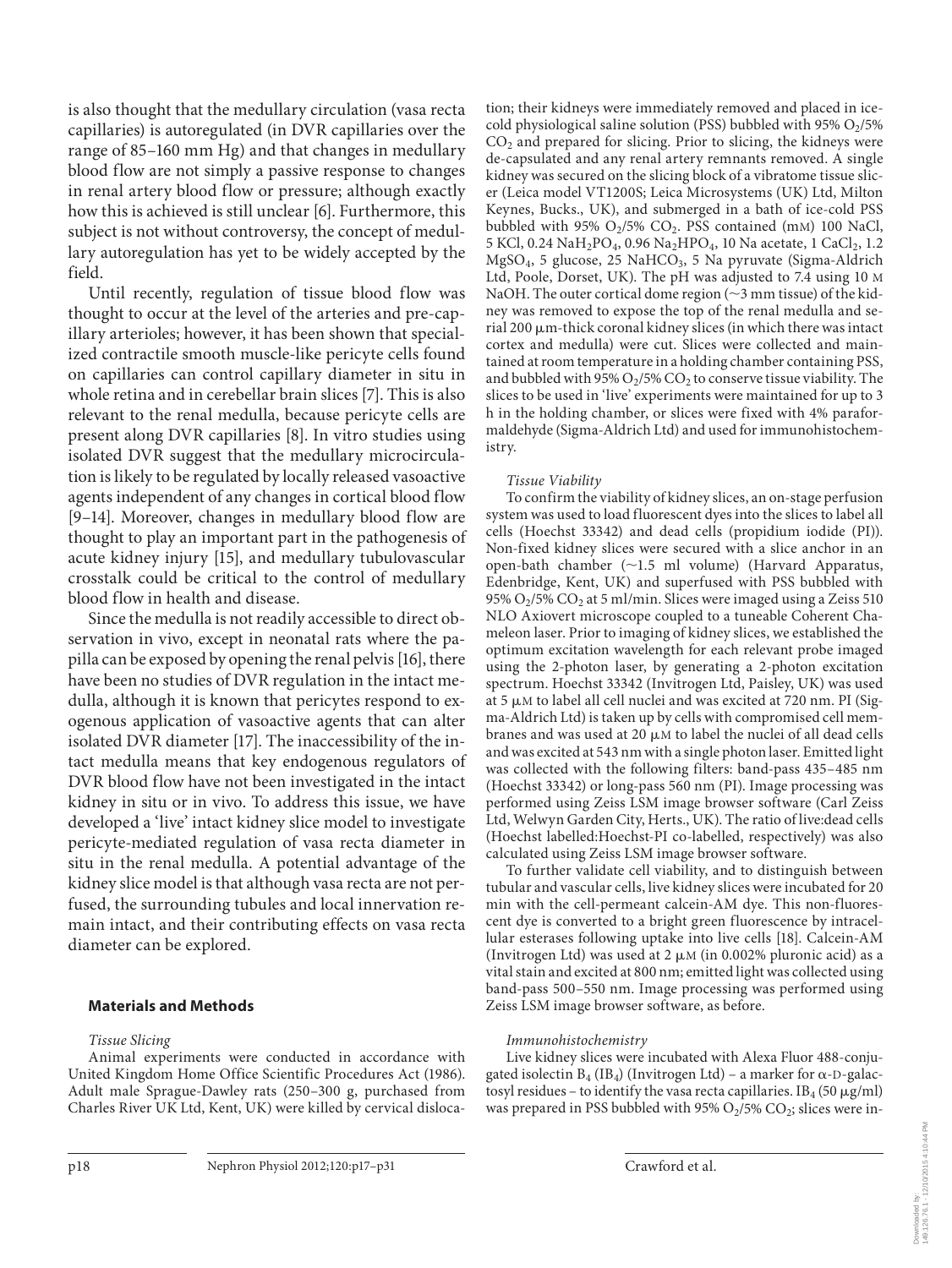cubated with  $IB_4$  for 45 min, washed with PSS and subsequently fixed using 4% paraformaldehyde. Fixed kidney slices were then incubated for 16 h with the anti-neural-glial 2 (NG2) polyclonal antibody (Millipore UK Ltd, Watford, UK). The anti-NG2 antibody, previously used to identify pericytes in the CNS [7], was probed with an Alexa Fluor 555-conjugated donkey anti-rabbit secondary antibody (Invitrogen Ltd). For experiments in which pericytes were co-localized with sympathetic nerves, slices were incubated with anti-NG2 and anti-tyrosine hydroxylase (Vector Laboratories Ltd, Peterborough, UK) primary antibodies, respectively. The tyrosine-hydroxylase signal was amplified with a biotinylated secondary antibody and probed with a FITC-conjugated tertiary antibody (Fluorescent Avidin Kit; Vector Laboratories Ltd). Kidney slices were mounted using Citiflour (Agar Scientific Ltd, Stanstead, Essex, UK) and the medulla of fixed slices were imaged using a Zeiss LSM 510 laser scanning confocal microscope (Carl Zeiss Ltd). Alexa 488-conjugated IB<sub>4</sub> and FITC-conjugated secondary antibodies were excited at 488 nm and Alexa Fluor 555-conjugated secondary antibody excited at 543 nm. Emitted light was collected with the following filters: long-pass 560 nm (Alexa Fluor 555) and band-pass 505–550 nm (FITC and IB $_{4}$ ). Pericytes on the vasa recta were imaged in both the inner and outer medulla.

 Confocal images of fluorescently labelled pericytes (Alexa 555, red) and vasa recta capillaries (Alexa 488, green) were used to: (i) calculate the density of pericytes in both the inner and outer medulla, (ii) to measure the average primary 1° process length [19] and cell body length of pericytes in both regions. For density calculations,  $\geq 3 \times 100$ - $\mu$ m<sup>2</sup> regions in both the inner and outer medulla of every kidney slice were selected at random (n = 20 for inner and outer medulla). Measurements of pericyte cell body length and 1° process lengths in both the outer and inner medulla were measured using Zeiss LSM image browser software.

#### *Functional Experiments and Analysis*

 Live kidney slices were secured in an open-bath chamber using a purpose-built platinum slice anchor and transferred to the stage of an upright Olympus microscope (model BX51WI; Olympus Microscopy, Southend-on-Sea, Essex, UK). Kidney slices were continuously superfused  $(\sim 2.5 \text{ ml/min}, 1.25 \text{ ml bath vol}$ ume) with PSS, bubbled with 95%  $O_2/5\%$   $CO_2$  and maintained at room temperature. Pericytes on the vasa recta capillaries (vasa recta were defined as <10  $\mu$ m in diameter) were identified by their previously established 'bump-on-a-log' morphology [7], and DIC images were captured through an Olympus  $60 \times$  water immersion objective (0.9 NA). Real-time video images of changes in vasa recta diameter were collected every second by an attached Rolera XR CCD camera and recorded using Image Pro Software (Media Cybernetics Inc., Marlow, Bucks., UK). Live kidney slices were superfused with the following vasoactive compounds: Ang-II (10 and 100 nM; see online supplementary video 1, www. karger.com/doi/10.1159/000339110), norepinephrine (NE; 10 nM), endothelin-1 (ET-1; 10 nM), indomethacin (30  $\mu$ M), and L-N<sup>G</sup>-nitroarginine methyl ester (L-NAME; 1 mM), to evoke vasoconstriction, and the NO donor, S-nitroso-N-acetyl-D,L-penicillamine (SNAP; 100  $\mu$ M) and prostaglandin E<sub>2</sub> (PGE<sub>2</sub>; 10  $\mu$ M) were used to evoke vasodilation. All vasoactive compounds were purchased from Sigma-Aldrich Ltd), and working solutions were prepared in oxygenated PSS. In experiments in which ATP release (from tubules) was stimulated, a hypotonic PSS solution (NaCl concentration reduced by 5%) was applied to live kidney slices.

 Time-series analysis of live kidney slice experiments was carried out using the public domain software ImageJ (NIH, http:// rsb.info.nih.gov.ij). For each experiment, both a pericyte site and a non-pericyte site were identified on a single vasa recta. The diameter of the vasa recta at both locations was measured every 5 frames for the duration of the experiment  $(1 \text{ frame} = 1 \text{ s})$ . Typically, kidney slices were superfused with PSS alone for 70 s to establish a baseline vessel diameter at the pericyte and non-pericyte site. Slices were then exposed to an agonist/antagonist to evoke a change in vasa recta diameter, and were then subjected to a PSS wash (see online suppl. video 1). Each capillary acted as its own control; an average of the first 5 measurements was taken to represent the resting baseline diameter value  $(D<sub>b</sub>)$ , and expressed as 100%, for both pericyte and non-pericyte sites. All subsequent diameter measurements (D) were calculated and expressed as a percentage of the corresponding baseline value for both pericyte and non-pericyte sites (see equations 1 and 2). Percentage change in vessel diameter was calculated from actual vessel diameter measurements made throughout each experiment; the smaller changes in a vessel diameter reported here (e.g.  $2\%$  of 9.5  $\mu$ m vessel) are calculated rather than measured changes. In our experiments, we calculate that 10  $\mu$ m is defined by 47 pixels, which is measurable.

$$
\% \Delta \text{ vessel diameter} = \left(\frac{\text{measured diameter (D)}}{\text{mean baseline diameter (D_b)}}\right) \times 100 \text{ (1)}
$$

% constriction or dilation =  
100% (baseline) – %
$$
\Delta
$$
 vessel diameter (2)

 For all experiments, statistical significance was calculated using Student's t test;  $p < 0.05$  was considered significant. Values are expressed as mean  $\pm$  SE. N numbers displayed represent number of pericytes (1 pericyte and non-pericyte site per kidney slice), since the variation observed, and found in similar kidney [20] and CNS studies [7], occurred between pericytes and not animals. All experiments were performed in at least 3 different animals. One vasa recta per kidney slice was used to ensure all vessels were 'naive' prior to exposure to any drug.

#### **Results**

#### *Viability of Kidney Tissue Slices*

 A selection of fluophores was used to assess the viability of the live kidney tissue slices. Figure 1a shows a typical live kidney slice loaded with Hoechst (fig. 1ai) and PI (fig. 1 aii), an overlay of Hoechst and PI (fig. 1 aiii), a brightfield DIC image of the corresponding area (fig. 1 aiv), and an overlay of all images (fig. 1av). In three independent experiments we determined the ratio of Hoechst:Hoechst and PI (live:dead) labelled nuclei to be 5:1 (per 100  $\mu$ m<sup>2</sup>,  $n = 5$  slices,  $n = 3$  animals), indicating that the majority of tubular and vascular cells within the kidney slice were live, thus confirming the tissue slices were viable (fig. 1 aiii). Tubules and vasa recta capillaries loaded with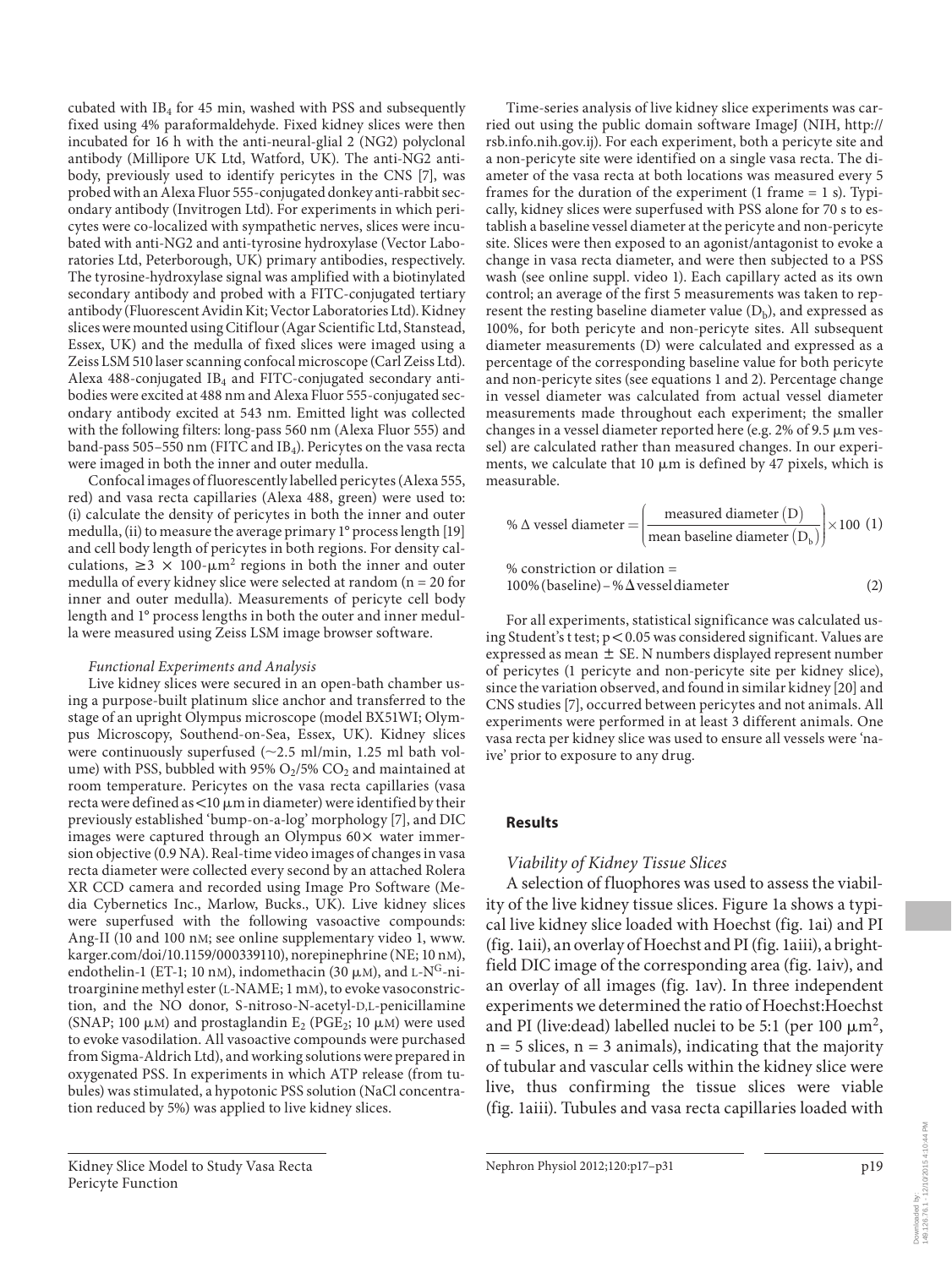

**Fig. 1.** Viability of kidney slices. Confocal images of kidney slices incubated with Hoechst and PI to label nuclei of all (ai) and dead ( **aii** ) cells, respectively. Overlay of images **ai** and **aii** demonstrates the ratio of live:dead cells (**aiii**). The corresponding brightfield image indicates the location of pericytes (aiv, black dotted lines) on

a single vasa recta capillary (aiv, white dotted lines). Overlay of images **ai-aiv** shows all pericytes in this field of view are live (av). Calcein uptake is shown in tubules (t) and vasa recta capillaries (vr) in the renal medulla of live kidney slices (**b**). Pericytes (arrowhead) were also labelled by calcein (c).

the viable marker calcein and were clearly fluorescent, and therefore considered viable ( $n = 9$  slices,  $n = 3$  animals; fig. 1b). In addition, it was observed that capillaries and vessels consistently run in parallel in the renal medulla. Tubules of different sizes were observed, ranging from 10 to 40  $\mu$ m in diameter (n = 9 slices, n = 3 animals). The average diameter of vasa recta capillaries was 7.9  $\pm$  $0.6 \mu m$  (n = 9 slices, n = 3 animals). Pericytes were identified on the outside of capillaries by their previously defined 'bump-on-a-log' morphology [7] and they were also fluorescent, indicating that pericytes in our live kidney slices were also viable (fig. 1c, arrowhead).

#### *Characteristics of Vasa Recta Pericytes in situ*

 Vasa recta and pericytes were labelled with fluorescently conjugated  $IB_4$  (fig. 2ai) and with anti-NG2 (fig. 2aii), respectively. Confocal images of labelled kidney slices were used to identify the prominent pericytes cell body (bump-on-a-log) and processes that run along and wrap around the abluminal surface of vasa recta capillaries (fig. 2aiii). Pericytes were observed at regular intervals along the vasa recta in both the inner and outer medulla. 1° processes were seen to extend from the pericyte cell body along and around the vasa recta (fig. 2aiii), as previously described in electron microscopy studies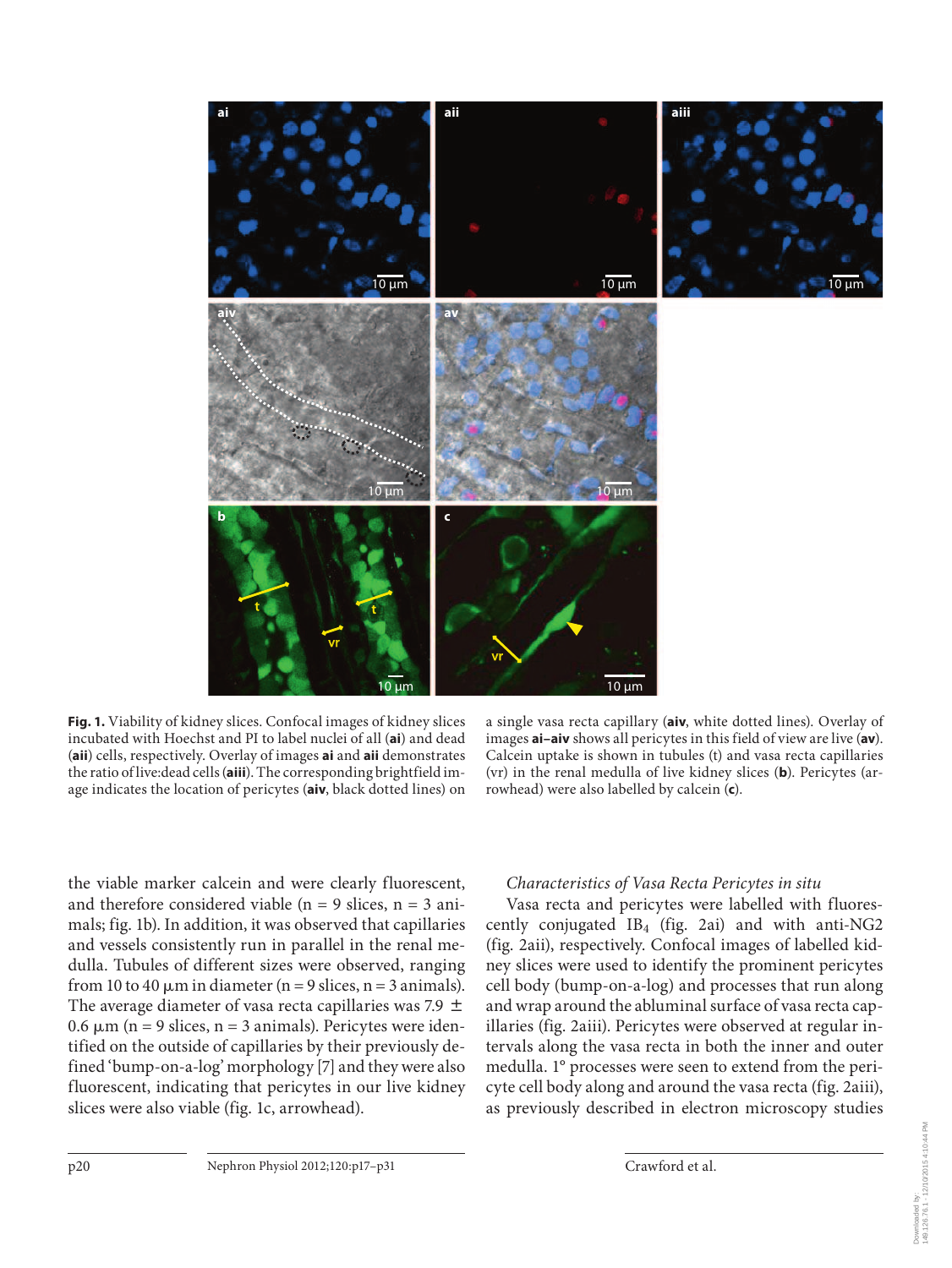

**Fig. 2.** Identification and characterization of pericytes on vasa recta capillaries in the renal medulla. Vasa recta capillaries (vr) were labelled with Alexa-488-conjugated IB<sub>4</sub> (**ai**, green). The cell body (arrowheads) and processes (arrows) of pericytes in the renal medulla were labelled with anti-NG2 and Alexa-555-conjugated secondary antibody ( **aii** , red). An overlay of images **ai** and **aii** identifies pericytes (red) on vasa recta capillaries (green) (**aiii**). The

density of pericytes was calculated for both inner and outer medulla, by selecting  $100 - \mu m^2$  regions in confocal images of NG2 and IB <sup>4</sup> -labelled kidney slices ( **b** ). A magnified image of a pericyte ( **ci** ) shows the cell body and processes (dotted lines indicate outer vessel wall). Cell body length and 1° processes (running along and around the vessel) were measured ( **cii***,* vessel outline indicated by dotted lines).

[19]. IB<sub>4</sub> labelling did not distinguish between descending (DVR) and ascending (AVR) limbs.

 Wide-field images of vasa recta and pericytes were collected from 3 animals, 3 tissue slices per animal, and pericyte characteristics were determined by analysing 100  $\mu$ m<sup>2</sup> areas in both inner and outer medulla regions per kidney slice (fig 2b). The pericyte density per 100  $\mu$ m<sup>2</sup> in the outer medulla was significantly greater than that in the inner medulla (n = 20, 100  $\mu$ m<sup>2</sup> regions analysed for each region,  $p < 0.05$ ; table 1). There was no significant difference in pericyte cell body or process length between the inner and outer medulla; the mean pericyte cell body length was  $9 \mu m$  (n = 99) and mean pericyte

process length was  $9 \mu m$  (n = 158; table 1). The mean distance between pericyte cell bodies was 16  $\mu$ m (n = 91). Interestingly, process length ranged from 2 to 18  $\mu$ m, with 1° processes running along the vasa recta and wrapping around the vessel (fig. 2ci, ii).

 Sympathetic nerve varicosities in the medulla were labelled with an anti-tyrosine hydroxylase antibody and were found to run along vasa recta in close proximity to both inner and outer medullary pericytes (fig. 3). Staining for sympathetic nerves was predominantly detected in the outer medulla, in keeping with the higher density of pericytes found in this area of the medulla.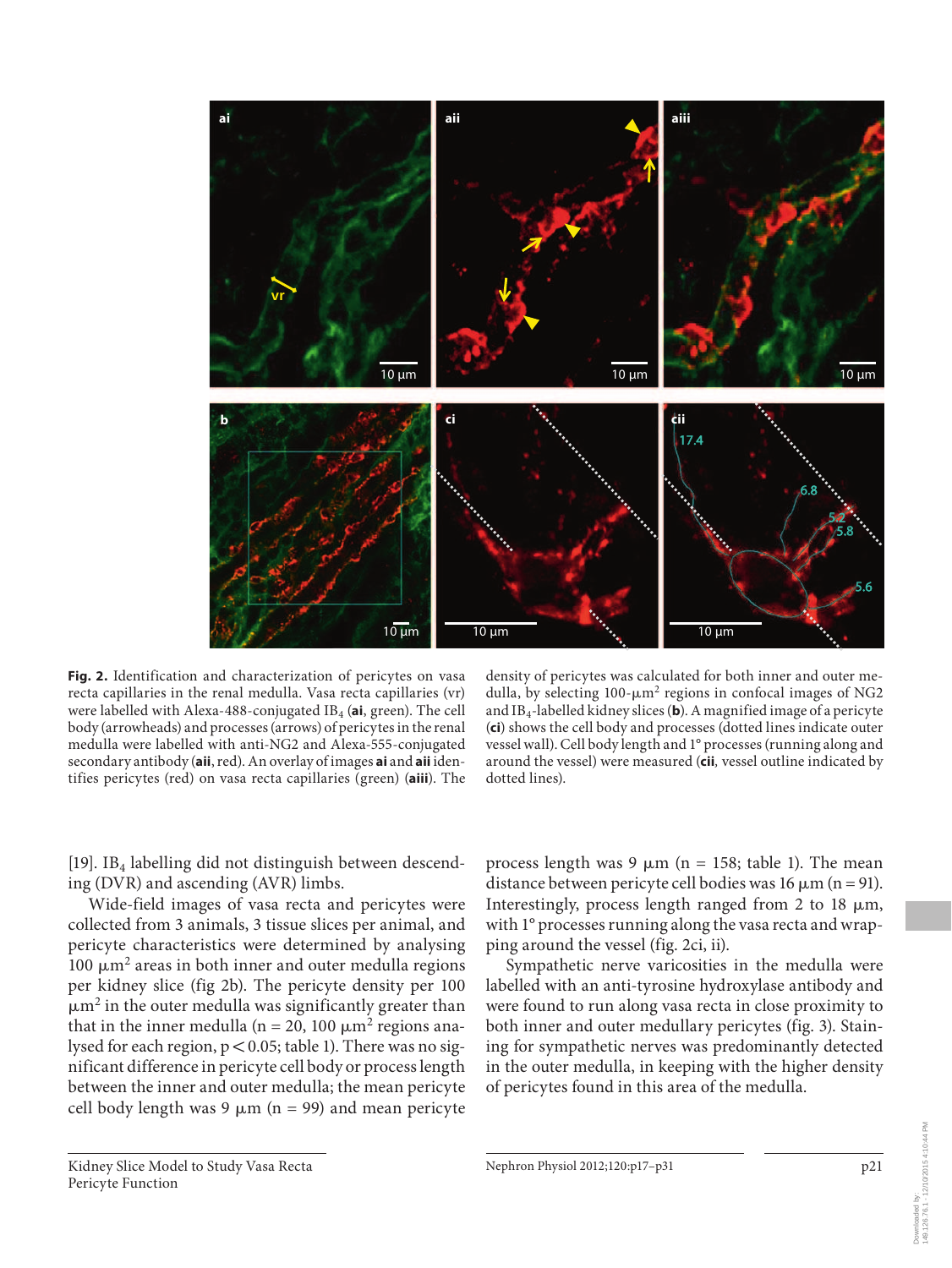

**Fig. 3.** Co-localization of pericytes and sympathetic nerves in the renal medulla. Confocal image of vasa recta pericytes labelled with anti-NG2 and Alexa-555-conjugated secondary antibody (a, red). Sympathetic nerve varicosities were identified with FITC-labelled anti-tyrosine hydroxylase (**b**, green). An overlay of images **a** and **b** shows pericytes (red) co-localized with sympathetic nerves (green) on a vasa recta capillary (c).

Table 1. Characterization of pericytes in the renal medulla

|                                                                      | Inner<br>medulla medulla | Outer                                         | $Com-$<br>bined |
|----------------------------------------------------------------------|--------------------------|-----------------------------------------------|-----------------|
| Pericyte density (per 100 $\mu$ m <sup>2</sup> )                     |                          | $9.1 \pm 0.5$ * 12.4 $\pm$ 1.2 10.8 $\pm$ 0.7 |                 |
| Pericyte cell-body length, µm                                        |                          | $8.9 \pm 0.2$ $9.1 \pm 0.2$ $9.0 \pm 0.2$     |                 |
| Distance between pericytes, $\mu$ m 16.0 ± 1.2 15.1 ± 1.1 15.6 ± 1.8 |                          |                                               |                 |
| $1^\circ$ process length, $\mu$ m                                    |                          |                                               |                 |
| Along vessel                                                         | $7.9 \pm 0.5$            | $8.9 \pm 0.6$                                 | $8.3 \pm 0.4$   |
| Around vessel                                                        | $0.3 \pm 0.6$            | $8.6 \pm 0.5$                                 | $9.0 \pm 0.4$   |
| Combined                                                             | $8.6 \pm 0.4$            | $8.7 + 1.1$                                   | $8.7 \pm 0.3$   |

Pericyte density, cell-body length, distance between pericytes, and 1° process lengths of the inner and outer medulla were calculated from confocal images of NG2-stained kidney slices ( $n = 3$ ) slices per animal,  $n = 3$  animals). Pericyte density was calculated from  $100$ - $\mu$ m<sup>2</sup> regions in the inner and outer medulla. Values are mean  $\pm$  SE. \* p < 0.05 inner vs. outer medulla.

#### *Effect of Vasoactive Agents on Vasa Recta Diameter in situ*

 The initial resting internal diameter of vasa recta capillaries was 7.5  $\pm$  0.4 µm at pericyte sites, significantly narrower than at non-pericyte sites  $(9.5 \pm 0.4 \mu m, n$  $>$ 30, p < 0.001). Several vasoactive compounds were tested for their ability to alter vasa recta diameter at pericyte and non-pericyte sites. Changes in vessel diameter were determined by measuring the diameter of the capillary at pericyte and non-pericyte sites before, during, and after the application of a vasoactive compound (see Methods, and figure 4ai-iii and online suppl. video 1 for example of Ang-II-evoked constriction). A representative trace showing the Ang-II (100 nM)-evoked change in vessel diameter at a pericyte and corresponding non-pericyte site is displayed in figure 4b. We calculated that, on average, 51% of pericytes responded to agonist exposure by changing vessel diameter. The success rate ranged from 35 to 85% depending on the agonist vessels were exposed to. Ang-II (100 nM) caused a significantly greater vasoconstriction (~4-fold) at pericyte sites (29.3  $\pm$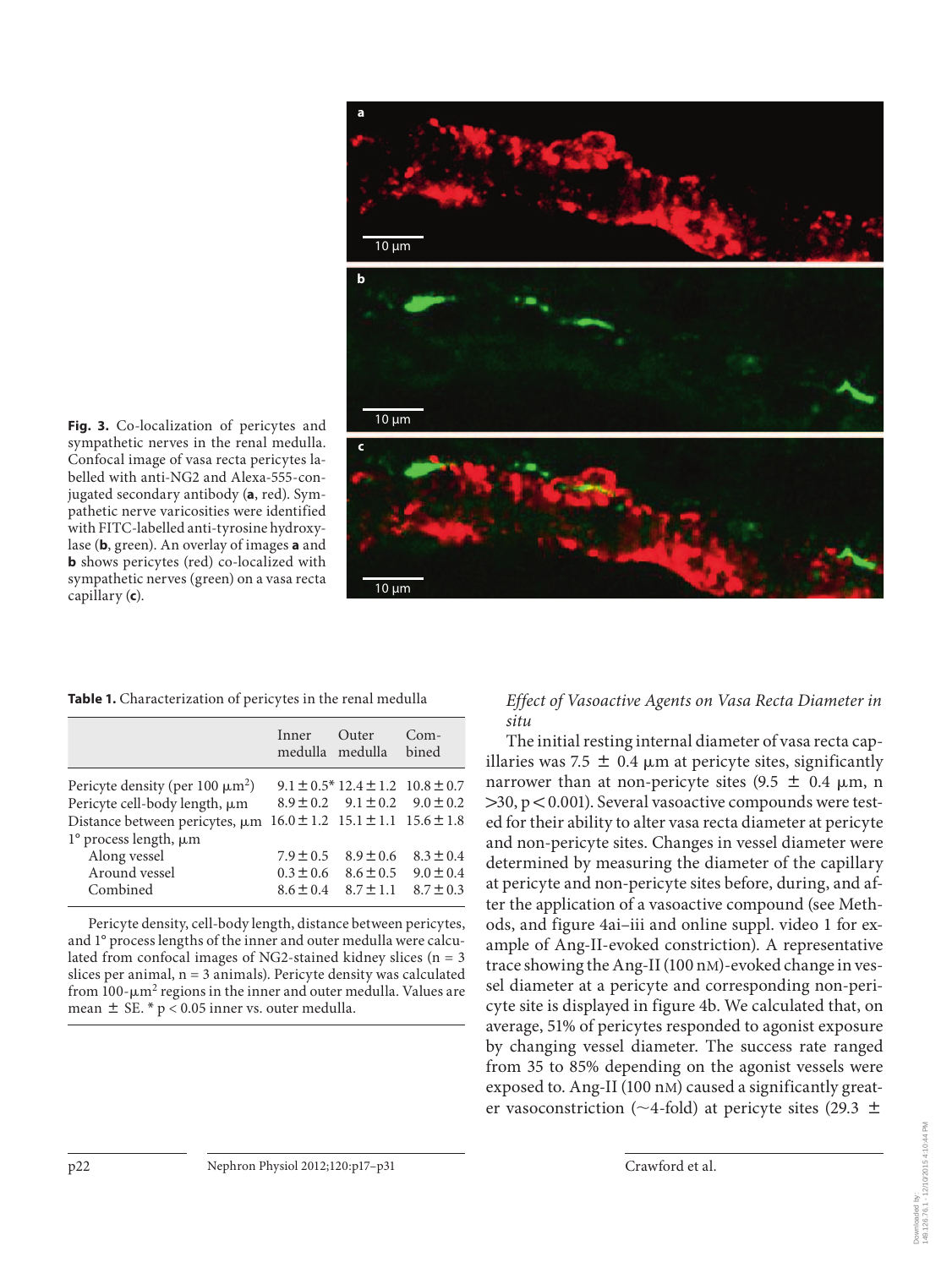**Fig. 4.** DIC imaging of pericyte-mediated constriction of in situ vasa recta capillaries. Images taken from a time series experiment in which kidney slices were exposed to Ang-II. A typical field of view of a vasa recta capillary superfused with control PSS solution is shown (ai). Red blood cells are seen in the lumen and pericytes located on capillary walls ( **ai** , arrowhead). Red and yellow dotted lines highlight the regions along the vasa recta where the vessel diameter was measured at pericyte sites and non-pericyte sites, respectively (ai-iii). Application of Ang-II (100 nM) caused a reduction in vasa recta diameter at the pericyte site (aii). Following removal of Ang-II from the perfusate, the vasa recta returned to resting diameter (**aiii**). A representative trace  $(b)$  of % change in vasa recta diameter at a pericyte site (red trace), and non-pericyte site (grey trace), in response to Ang-II (100 nM) exposure. Mean data for these experiments shows Ang-II (100 nM) evoked a significantly greater vasoconstriction at pericyte sites (black bar) compared with non-pericyte sites (grey bar);  $*$   $p < 0.05$  (**c**).

4.7%) than at non-pericyte sites (7.6  $\pm$  1.9%, n = 14 slices,  $n = 6$  animals,  $p < 0.001$ ; fig. 4c, online suppl. video 1). Similarly, NE (10 nM) significantly decreased vasa recta diameter by 20.8  $\pm$  5.1% at pericyte sites compared with 7.6  $\pm$  2.0% at non-pericyte sites (p < 0.05, n = 7 slices,  $n = 3$  animals; fig. 5ai); ET-1 (10 nM) also caused significant vasoconstriction at pericyte sites (10.3  $\pm$ 1.9%) compared with non-pericyte sites (2.4  $\pm$  1.7%, n = 6 slices,  $n = 3$  animals,  $p < 0.05$ ; fig. 5bi). Using Poiseuille's law, which assumes laminar flow, as an approximation [21], and not allowing for the presence of red blood cells  $[22]$ , the constriction evoked by NE  $(21\%)$ , Ang-II (29%) and ET-1 (10%) would increase resistance to blood flow by 2.7-, 4- and 1.5-fold, respectively. The application of the NO donor SNAP (100  $\mu$ M) caused a modest but significantly greater dilation of vasa recta at pericyte sites (12.6  $\pm$  2.9%) compared with non-pericyte sites  $(3.7 \pm 1.3\%, n = 15 \text{ slices}, n = 8 \text{ animals}, p < 0.01;$ 





fig. 5ci). Representative images of NE, ET-1 and SNAPevoked changes in vessel diameter at pericytes are shown

In further experiments, the Ang-II (10 nM)-evoked and ET-1 (10 nM)-evoked constrictions of vasa recta at pericyte sites was attenuated by the NO donor SNAP (100 µM; fig. 6). Ang-II (10 nM) and ET-1 (10 nM) evoked an 18.0  $\pm$  2.7% (n = 4 slices, n = 3 animals) and 8.5  $\pm$  1.9%  $(n = 10$  slices,  $n = 3$  animals) constriction at pericyte sites, respectively, which was significantly greater than that measured at non-pericyte sites (2.8  $\pm$  0.7%, p < 0.01, n = 4 slices, n = 3 animals, and 4.7  $\pm$  1.4%, p < 0.05, n = 10 slices,  $n = 3$  animals, respectively). SNAP (100  $\mu$ M) re-

in figure 5 aii–iv, bii–iv and cii–iv, respectively.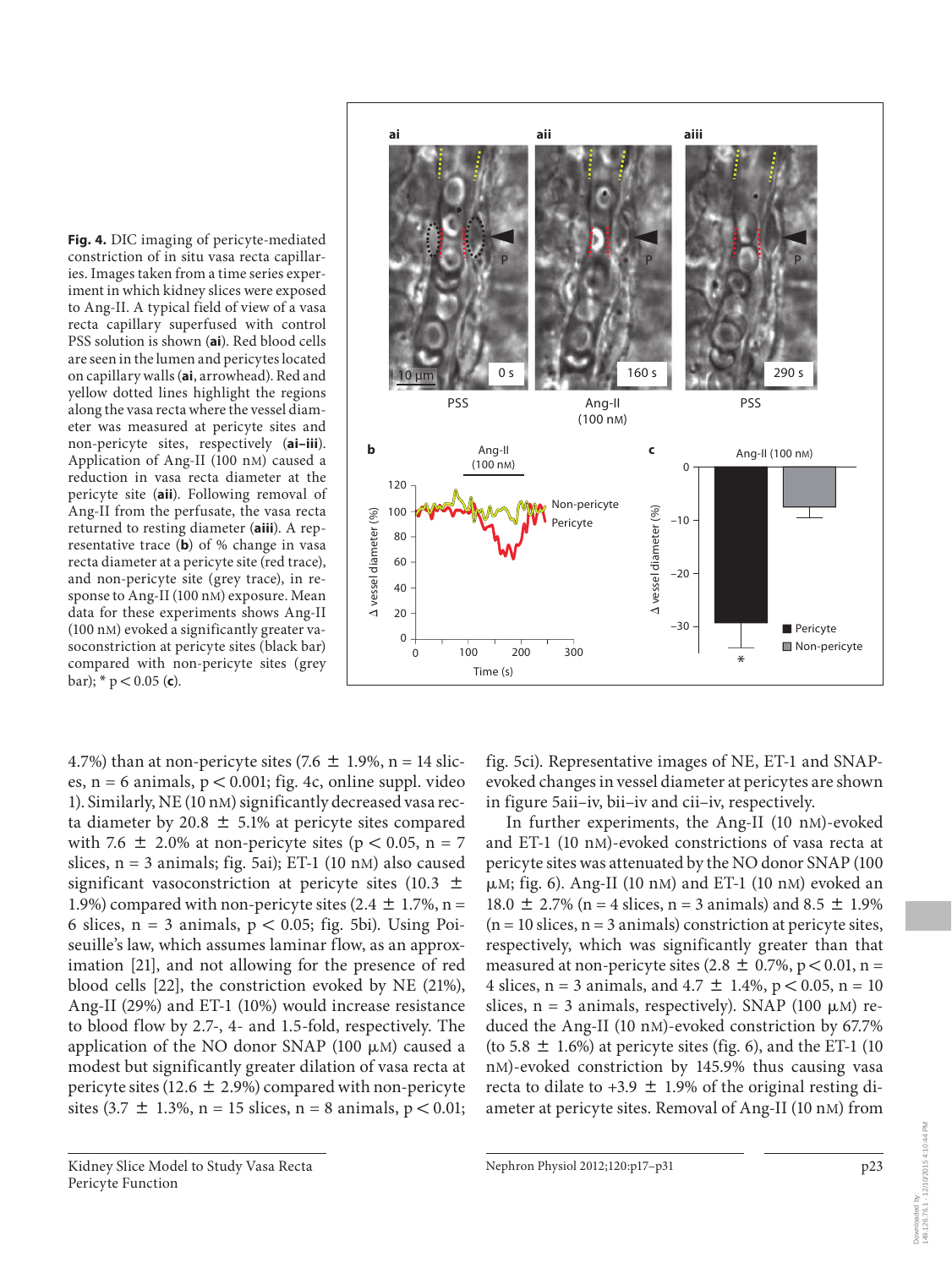

**Fig. 5.** Effect of vasoactive compounds on vasa recta diameter. Superfusion of live kidney slices with NE (10 nM), and ET-1 (10 nM) evoked a significantly greater constriction of vasa recta at pericyte sites (black bars) than non-pericyte sites (grey bars), **ai** and **bi**, respectively. The NO donor, SNAP (100  $\mu$ M) evoked a significantly greater dilation of vasa recta at pericyte sites compared with non-pericyte sites (**ci**). Values are mean  $\pm$  SE,  $*$   $p < 0.05$ .

Representative images of a pericyte site and non-pericyte site predrug exposure (i), during superfusion of the drug (ii), and during washout of the drug (*iii*), are shown for experiments **a-c**. Pericytes are denoted by black dotted circles, red dotted lines indicate where maximal constriction/dilation occurs at pericyte sites, and yellow dotted lines indicate the corresponding non-pericyte region of the same vasa recta.

Downloaded by:<br>149.126.76.1 - 12/10/2015 4:10:44 PM 149.126.76.1 - 12/10/2015 4:10:44 PMDownloaded by: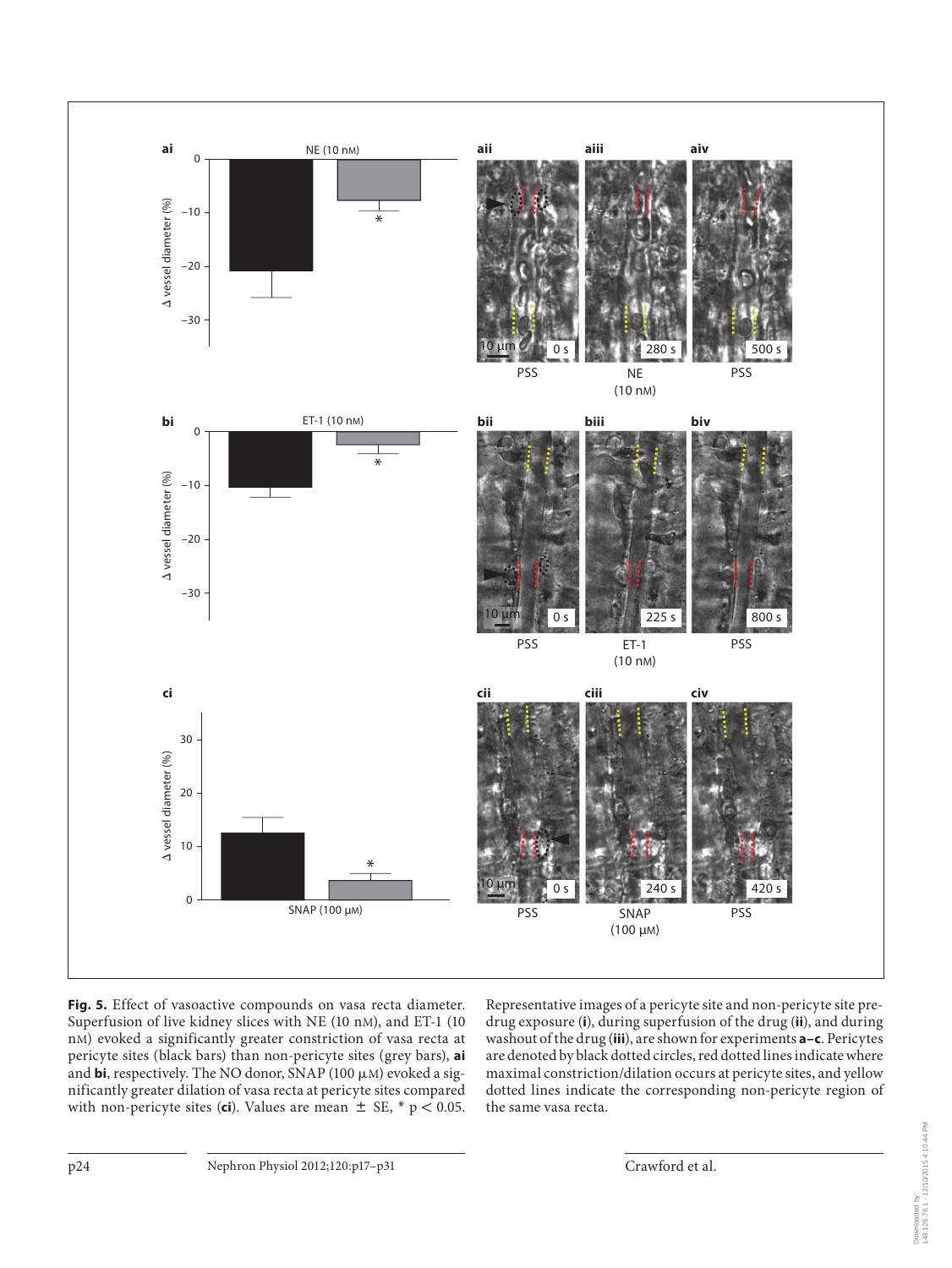

**Fig. 6.** Co-application of SNAP with agonist (Ang-II or ET-1) attenuated the agonist-evoked constriction of vasa recta at pericyte sites. Co-application of SNAP (100 nM) with either Ang-II (10 nM) or ET-1 (10 nM) significantly decreased both the Ang-II- and ET-1-evoked constriction at pericyte sites, by  $70\%$  (n = 4) and  $150\%$  $(n = 10)$ , respectively. Removal of Ang-II (10 nM) from the perfusate caused a further dilation of vasa recta at pericyte sites beyond resting diameter, removal of ET-1 (10 nM) did not result in any greater dilation. No significant change in the vessel diameter was measured at non-pericyte sites throughout the experiment. Values are mean  $\pm$  SE. \*  $p < 0.05$ .

the perfusate caused a further dilation by SNAP to +3.7  $\pm$  1.6% of the original resting diameter at pericyte sites  $(p < 0.05, n = 4$  slices, n = 3 animals; fig. 6), whereas removal of ET-1 from the perfusate, leaving SNAP alone, failed to evoke a further significant dilation at either pericyte or non-pericyte sites. SNAP also failed to attenuate the Ang-II-evoked constriction of vasa recta at pericyte sites when higher concentrations of Ang-II (100 nM) were used (data not shown). No significant changes in vasa recta diameter were observed at non-pericyte sites during these experiments (data not shown).

Co-application of the  $AT_1$  receptor antagonist losartan  $(10 \text{ nM})$  with Ang-II  $(100 \text{ nM})$  significantly and reversibly attenuated the Ang-II (100 nM)-evoked vasoconstriction of vasa recta at pericyte sites (15.3  $\pm$  1.9%) by ~30% to 10.9  $\pm$  2.2% (p < 0.05, n = 8 slices, n = 3 animals; fig. 7). Higher concentrations of losartan (100 nM) irreversibly abolished the Ang-II-evoked vasoconstriction of vasa recta at pericyte sites ( $n = 9$  slices,  $n = 3$  animals; fig. 7). Superfusion of live kidney slices with the  $AT_1$  receptor antagonist losartan alone, at both 10 and 100 nM had no

Losartan Los + Ang Ang (100 nm) 0 –5 A vessel diameter (%) vessel diameter (%) –10 \* –15 Losartan (10 nm) Losartan (100 nm) \*  $-20$ 

Fig. 7. The  $AT_1$  receptor antagonist, losartan, concentration-dependently blocked the Ang-II (100 nM)-evoked constriction of vasa recta at pericyte sites. Losartan alone (10 nM or 100 nM) had no effect on capillary diameter ( $n = 8$  and  $n = 9$ , respectively). Losartan (10 nM, black bars) significantly and reversibly attenuated (~30%) the maximum Ang-II (100 nM)-evoked vasoconstriction of vasa recta by pericytes ( $n = 8$ ). Losartan (100 nM, grey bars) significantly and irreversibly blocked vasoconstriction of vasa recta by Ang-II (100 nM,  $n = 9$ ). Values are mean  $\pm$  SE.  $*$  p < 0.05.

significant effect on vasa recta diameter at pericyte sites (fig. 7). No significant change in vasa recta diameter was observed at non-pericyte sites during these experiments (data not shown).

#### *Attenuating Endogenous NO and PGE <sup>2</sup> Release in Kidney Slices*

Indomethacin and L-NAME were applied to kidney slices to attenuate the endogenous release of prostaglandins and NO, respectively. Application of the non-selective cyclooxygenase inhibitor indomethacin  $(30 \mu M)$ evoked a significantly greater constriction of vasa recta at pericyte sites (9.9  $\pm$  0.5%) than at non-pericyte sites (2.1)  $\pm$  0.3%, n = 13 slices, n = 5 animals, p < 0.05; fig. 8 ai) that was consistent with attenuation of production of vasodilator prostaglandins such as  $\mathrm{PGE}_2.$  This effect was reversible following removal of indomethacin. Application of PGE<sub>2</sub> to kidney slices evoked dilation of vasa recta that was significantly greater at pericyte sites than at nonpericyte sites (8.6  $\pm$  1.6 and 1.0  $\pm$  0.8% respectively, n = 5 slices,  $n = 4$  animals;  $p < 0.01$ ; fig. 8 aii).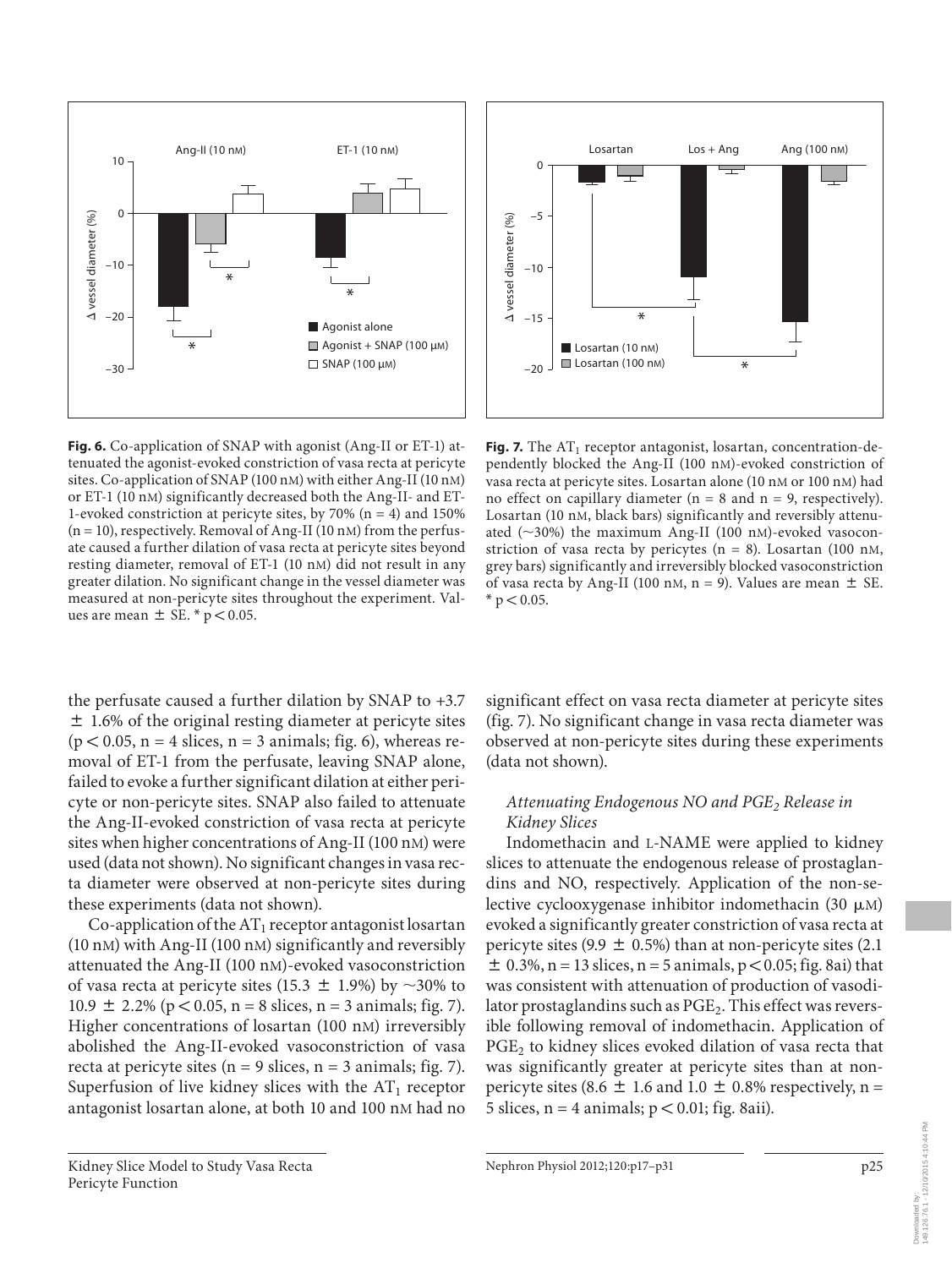**Fig. 8.** Attenuating endogenous release of NO and PGE<sub>2</sub> in kidney slices. Superfusion of live kidney slices with the COX inhibitor indomethacin (30 µM) evoked a significantly greater constriction of vasa recta at pericyte sites (ai, black bars) compared with non-pericyte sites (ai, grey bars, n = 13). Superfusion of  $\text{PGE}_2$  (10  $\mu$ M) evoked a significantly greater dilation of vasa recta at pericyte sites (aii, black bars) compared with non-pericyte sites ( **aii** , grey bars,  $n = 5$ ). Superfusion of the NOS inhibitor L-NAME  $(1 \text{ mM})$  caused a significantly greater constriction at pericyte sites (**b**, black bars) than at non-pericyte sites (**b**, grey bars,  $n = 7$ ). Washout of L-NAME with PSS caused a significantly greater dilation of vasa recta at pericyte sites (**b**, black bars) than at non-pericyte sites (**b**, grey bars,  $n = 5$ ). Values are mean  $\pm$  SE.  $*$  p  $< 0.05$ .

**Fig. 9.** Stimulating the release of endogenous vasoactive mediators. Superfusion of kidney slices with tyramine (1  $\mu$ M) evoked a significantly greater constriction at pericyte sites (a, black bars) compared with non-pericyte sites  $(a, grey bars, n = 7)$ . Reducing the osmolarity of the PSS by 5% caused a significantly greater dilation at pericyte sites (**b**, black bars) compared with non-pericyte sites (**, grey bars,**  $n = 5$ **).** Values are mean  $\pm$  SE. \*  $p < 0.05$ .

Application of 1 mM L-NAME (to inhibit nitric oxide synthase and NO production) evoked a significantly greater constriction of vasa recta at pericyte sites than at non-pericyte sites  $(8.6 \pm .1.1 \text{ vs. } 1.9 \pm 0.3\% , p < 0.05, n =$ 7 slices,  $n = 4$  animals; fig. 8b) that reversed after removal of L -NAME. In some experiments following the removal of L -NAME, we observed a dilation of vasa recta at pericyte sites (8.0  $\pm$  1.0%), which was significantly greater than at non-pericyte sites (1.9  $\pm$  0.5%, n = 5 slices, n = 3 animals,  $p < 0.05$ ; fig. 8b). This may be due to a surge in NO production following removal of L-NAME.





#### *Stimulating Endogenous Release of NA and ATP – Demonstrating Neurovascular and Tubulovascular Crosstalk*

Superfusion of live kidney slices with  $1 \mu$ M tyramine (to stimulate NE and ATP production and release from sympathetic nerve terminals) caused a significantly greater vasoconstriction of vasa recta at pericyte sites (11.9  $\pm$  2.5%) compared with non-pericyte sites (3.0  $\pm$ ) 0.6%,  $n = 7$  slices,  $n = 4$  animals;  $p < 0.05$ ; fig. 9a). This vasoconstriction was however more moderate than that observed following bath application of 10 nM NE ( $\sim$ 21%).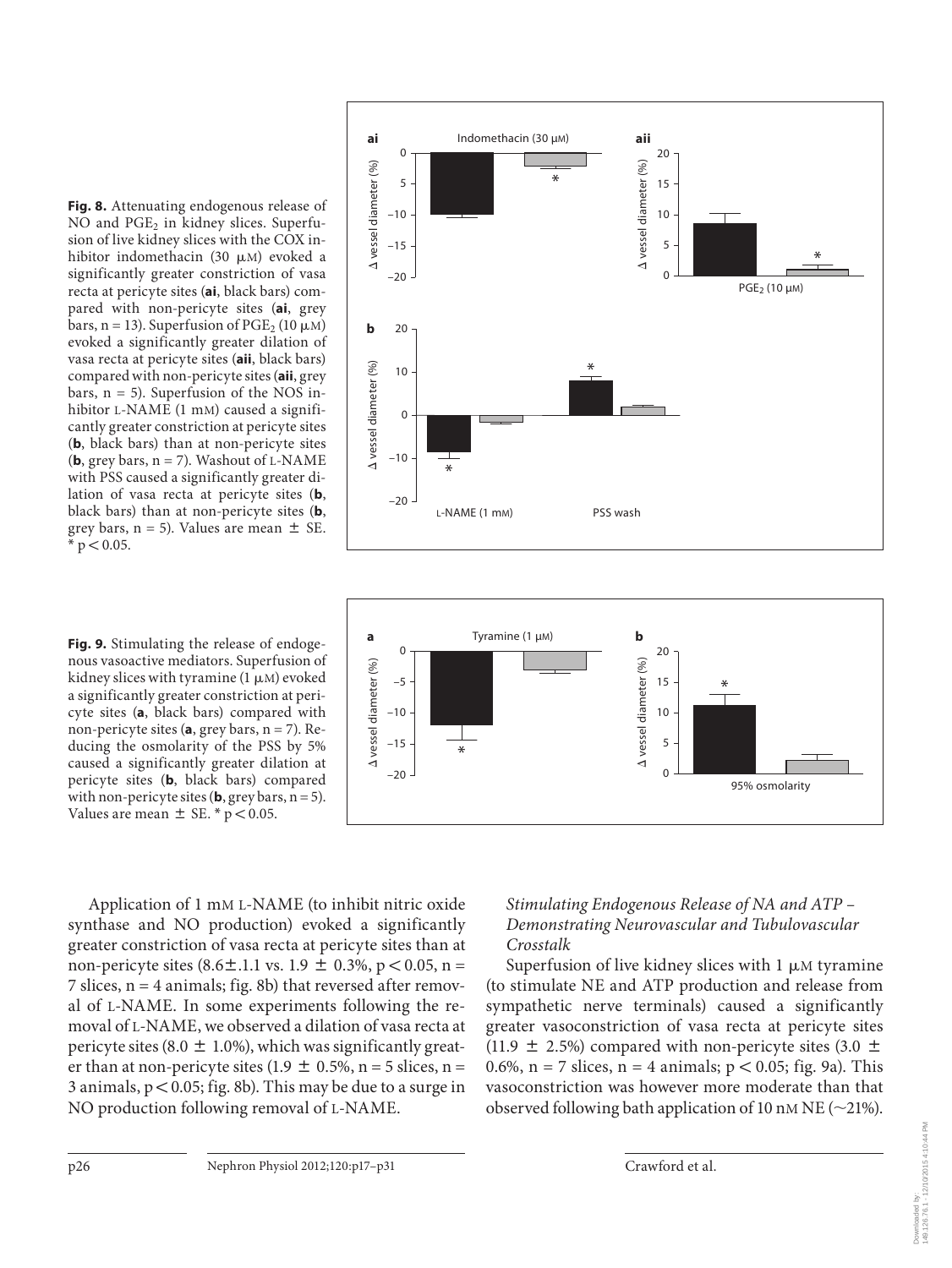Tubular epithelial cells and vascular endothelial cells are both known to release vasoactive ATP under conditions of 'stress', such as hypotonicity. Reducing the osmolarity of the PSS by 5% in the current study caused a significant increase in vasa recta diameter at pericyte sites  $(11.4 \pm 1.7)$  compared with non-pericyte sites  $(2.2 \pm 0.9,$  $n = 5$  slices,  $n = 4$  animals;  $p < 0.05$ ; fig. 9b).

#### **Discussion**

 The purpose of this study was to develop and explore the potential for a *live* kidney slice model to investigate vasa recta properties and regulation in situ. Although the vasa recta are not perfused in this preparation, it has the advantage of being intact tissue with both vasa recta and adjacent tubules, and preserved intrarenal innervation; as such is potentially useful for examining the role of vasa recta pericytes in the control of vasa recta capillary diameter, and the effect of exogenously applied and endogenously released vasoactive compounds. Moreover, in the absence of an in vivo method to study vasa recta function in situ, we have shown that the kidney slice model confirms many of the observations already made in isolated vasa recta in vitro, and that the slice model may complement and extend current in vitro techniques.

#### *Tissue Viability*

 Kidney slices are viable and have an 80% ratio of live to dead cells using Hoechst and PI. This is similar to the ratio reported previously for healthy rat kidneys [23], and a value that was also obtained in the established rat brain slice preparation [7]. Furthermore, the uptake of calcein into both vascular and tubular cells in the renal medulla is not dissimilar to that in the renal cortex of transverse cut rat kidney slices shown by Hall et al. [24] . These findings indicate that kidney slice tissue is viable for physiological experiments.

#### *Characteristics of in situ Vasa Recta and Their Pericytes*

 Using anti-NG2 antibody to identify pericytes [25] in the renal medulla and to investigate the characteristics of in situ pericytes on vasa recta capillaries (identified with IB<sub>4</sub>) in live kidney slices, we found a significantly higher density of pericytes in the outer medulla compared with the inner medulla – similar to previous reports in sections of tissue dissected from the inner and outer medulla of rat kidneys [26]. We also found a wide range of 1° process lengths  $(2-18 \mu m)$  extending from the cell body and running in parallel along, and wrapping around, the vasa recta. Given that the average distance between pericyte cell bodies is  $\sim$  16  $\upmu$ m, and the average process length is  $\sim$ 8  $\upmu$ m, there are unlikely to be many regions along the vasa recta that are not covered with pericyte processes, which probably account for the small changes in vasa recta diameter  $\left( \langle 7\% \rangle \right)$  at non-pericyte sites when Ang-II and NE were applied (fig. 4c and 5 ai, respectively); endothelial cells are unlikely to contract and cause changes in vessel diameter.

 Interestingly, the density of pericytes on vasa recta is greater than that reported for many other tissues (for example in the mouse, CNS pericytes reside mainly at capillary branch points and have a distance of  $\sim$  50  $\mu$ m between cell bodies [27]). The fluorescently conjugated  $IB_4$ used to label vasa recta was not able to distinguish between AVR and DVR in our kidney slices, and we cannot comment on AVR/DVR vessel diameter or pericyte density on DVR versus AVR.

 In this study, sympathetic nerves were identified in close proximity to outer medullary pericytes. Since sympathetic nerves release NE, it is likely that these are an endogenous source of vasoactive NE in the medulla. When applied exogenously to kidney slices, 10 nm NE elicited vasoconstriction of vasa recta specifically at pericyte sites (see Results and fig. 5ai-iv). The application of tyramine also evoked pericyte-mediated vasoconstriction of in situ vasa recta. Given the close proximity of sympathetic nerves to vasa recta pericytes, we propose that tyramine stimulates local release of NE and ATP from sympathetic varicosities, and that this acts at apposite pericytes to cause pericyte contraction and constriction of vasa recta at that site. The constriction observed in tyramine experiments was however more moderate when compared with the pericyte-mediated constriction of vasa recta evoked by bath application of 10 nM NE. This is not perhaps surprising given that local concentration of NE has previously been determined for both the iris and vas deferens and is in the picomolar range, and thus significantly  $\lt 10$  nM [28].

Vasa recta capillaries in our study measured  $7-10 \mu m$ in diameter, which is smaller than others have reported. Holliger et al. [29] reported a vessel diameter for both AVR (20  $\mu$ m) and DVR (15  $\mu$ m), when investigating vasa recta in the exposed papilla of young rats, and more recently vasa recta used in an in vitro microperfusion study were reported to have diameters of  $13-15 \mu m$  [9, 30]. The mean resting vessel diameter of non-perfused isolated DVR (pericyte vs. non-pericyte sites not defined in this early publication) is reported to be  $\sim$ 11.5  $\pm$  1 µm, which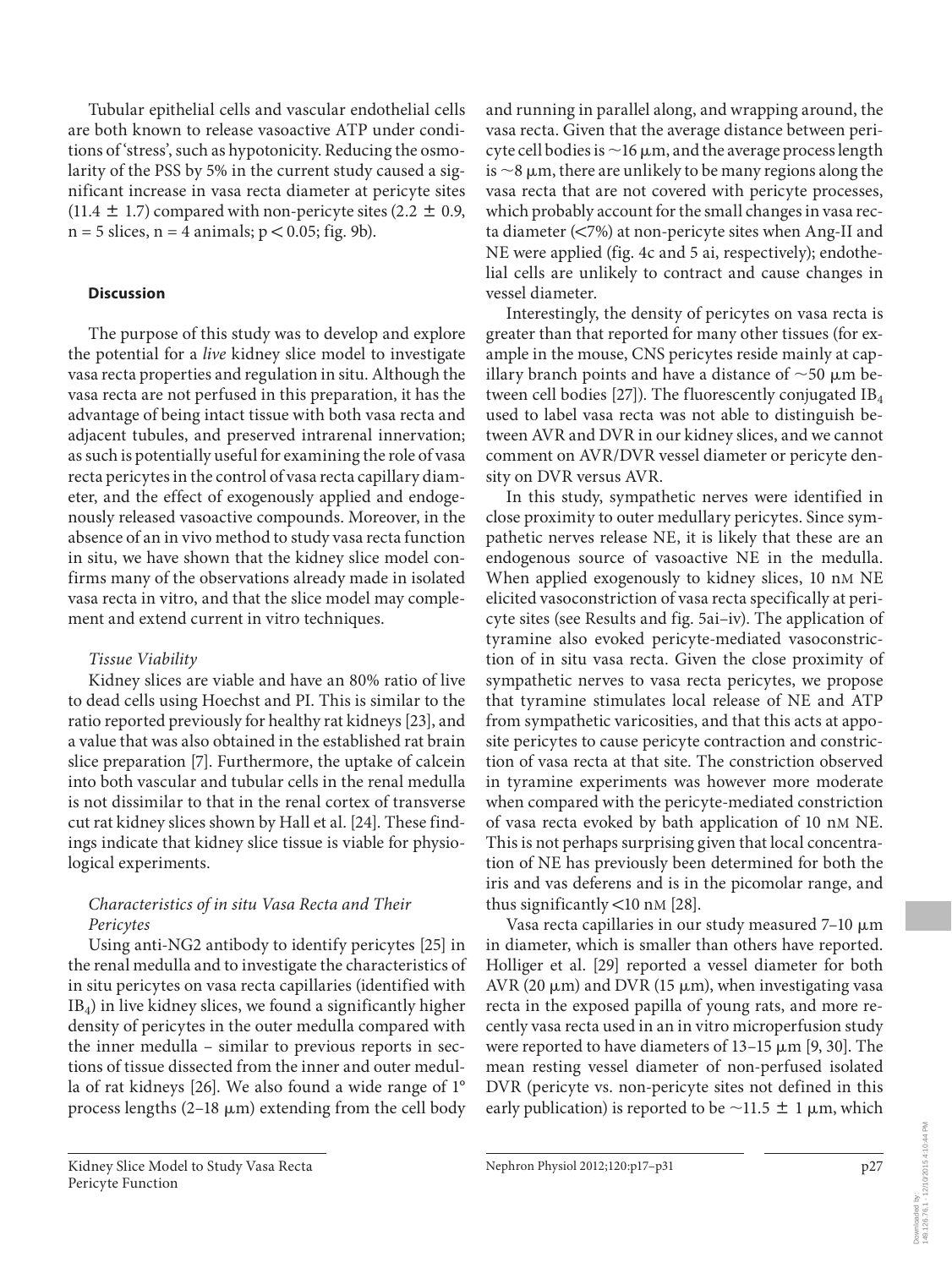increases to 15.5  $\mu$ m when DVR are perfused with a perfusion pressure up to 75 mm Hg. When perfused at a more physiological value of 25 mm Hg, mean isolated perfused DVR diameter is  $\sim$ 14.5  $\mu$ m [30], which is much closer to the values we determined for the outer vessel diameter (12.6  $\pm$  0.5  $\mu$ m) in our preparation. However, the measured diameters of microvessels in the present study are for the inner diameter and not the outer (which is usually the value given for isolated perfused DVR). The mean diameter of vasa recta at pericyte and non-pericyte sites was calculated to be  $\sim$ 7.5 and  $\sim$ 9.5  $\mu$ m, respectively. Given that endothelial cells are generally considered to be 1–2 - m thick, this could increase vessel diameter to 9.5–11.5 and 11.5-13.5 µm at pericyte and non-pericyte sites, respectively.

#### *Functional Experiments on Pericytes*

 Agonist-evoked constriction of individual vasa recta in situ by pericytes can be measured in real time (see online suppl. video 1 as an example). Moreover, we found that endogenous signalling mechanisms are functioning in this kidney slice model, and that endogenous agents (NO and  $\mathrm{PGE}_2$ , NE and ATP) are acting via contractile pericytes to regulate vasa recta diameter, and changes in vessel diameter were significantly greater at pericyte sites compared with non-pericyte sites in all our experiments. Agonist-evoked changes in vasa recta diameter were observed at a small proportion of pericyte sites in each vessel, and in total occurred in approximately 51% of all vessels examined. The lack of response of some pericytes here is similar to findings on isolated and in situ retinal vessels. A P2X7 agonist contracted 37% of isolated retinal pericytes and capillary constriction occurred in only 12% of the total [31]; a muscarininc agonist contracted just 10% of retinal pericytes [32]. In whole mount retina, UTP and ATP constricted 30 and 25% of total pericytes, respectively [7]. In cerebellar slices, NA constricted 50% of pericytes, and only 20% of pericytes responded to glutamate [7]. The ranging success rate (35–83%) we observed in kidney tissue is in line with, or greater than, that observed in CNS experiments [7, 31, 32] (which is presumably in part due to the relative potency of the respective agonists used and whether they are acting at direct receptors, or stimulating endogenous release of other vasoactive compounds), and this finding correlates well with our observation that pericyte density is greater along vasa recta capillaries than along CNS capillaries. We suggest that if all pericytes were to constrict uniformly as a syncytium, the resulting vasoconstriction and reduction in

medullary blood flow would be quite profound and detrimental to the already borderline hypoxic tissue. We believe that pericytes act to regulate vasa recta diameter in a finite way, offering regional redistribution of blood flow and fine-tuning of blood flow, as opposed to causing complete cessation of blood flow. The fact that not all pericytes appear to constrict, both in our preparation and in other tissue beds investigated to date, does seem to support this concept.

 Agonist-evoked changes in vessel diameter were reversible and vessels returned to  $\sim$ 97% of their original resting diameter following removal of all agonists, except for ET-1, where vasa recta diameter only returned to 76.5  $\pm$  5.9%. Our findings agree with previous reports that Ang-II, NE and ET-1 significantly reduce blood flow in the medulla [1]. In our experiments we considered an agent more likely to reduce medullary blood flow when vasa recta diameter (normally  $\sim$ 10 µm) is decreased enough to impede the passage of red blood cells (RBCs; diameter of 7-8  $\mu$ m), for example Ang-II (100 nM) caused a 29% decrease in vasa recta diameter, which could significantly impede the flow of RBCs.

 Ang-II-evoked vasoconstriction was unusual in that vessels started to dilate (toward their resting diameter) before the removal of Ang-II. This indicates possible desensitization of  $AT_1$  receptors, perhaps due to release of vasodilatory NO.  $AT_1$  receptor-stimulated release of NO has been reported in mouse afferent arterioles [33]; this effect has also been observed in isolated rat DVR in which chronic infusion of Ang-II enhanced basal production of NO [34]. Since Ang-II is endogenous to the kidney, it is likely that local vasodilatory mechanisms exist to counteract excessive Ang-II-induced vasoconstriction. Indeed, we have shown that (unperfused) vasa recta in kidney slices are capable of producing NO. Application of L -NAME, an inhibitor of NOS and NO production, caused vessels to constrict, suggesting that NO is released tonically in kidney slices and that it may determine resting vessel diameter. In experiments where kidney slices were exposed to Ang-II and the NO donor SNAP, SNAP attenuated the Ang-II-evoked constriction of vasa recta at pericyte sites when the Ang-II concentration was low (10 nM), but not at a higher concentration (100 nM).

 Another possible trigger for local NO release in the slice preparation are RBCs present in the lumen of  $\sim$  50% of all vasa recta exposed to Ang-II (fig. 4ai-iii). Since RBCs are known to release ATP in response to deformation caused by vessel constriction [35], and that ATP can then lead to release of NO from the vascular endothelium [36], it is possible that pericyte-mediated constriction of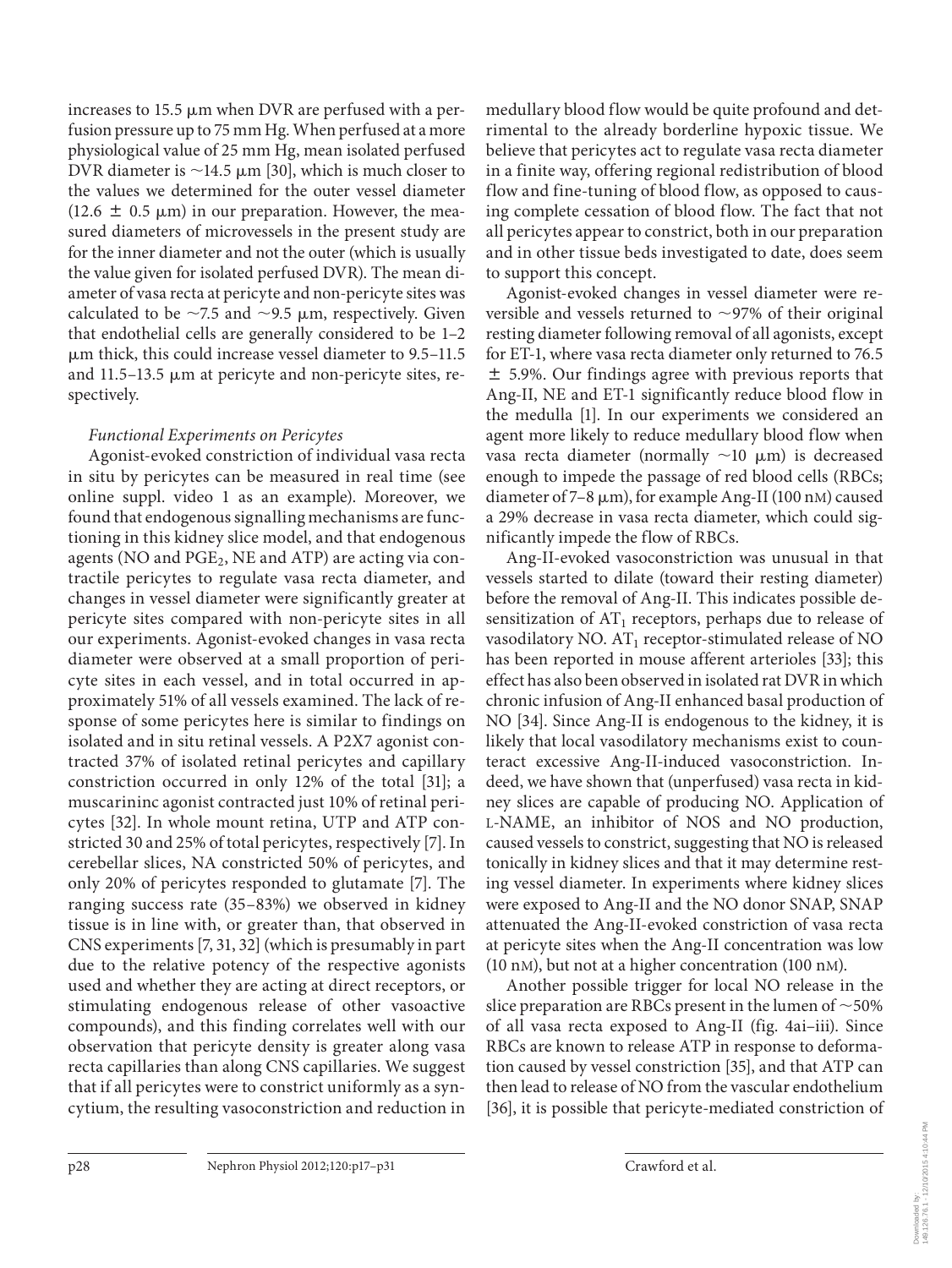vasa recta containing RBCs could result in ATP-mediated release of vasodilatory NO. Of the vasa recta containing RBCs, 87.5% recovered prior to washout of Ang-II compared with vasa recta without RBCs, in which only 50% recovered prior to Ang-II washout. The  $AT_1$  receptor antagonist losartan, at 100 nM, fully and irreversibly blocked Ang-II-evoked vasoconstriction of vasa recta at pericytes, whereas 10 nM losartan only partially blocked this effect. Thus, our findings are consistent with data collected in similar experiments on isolated DVR [37]. Inhibition of Ang-II-evoked constriction by losartan confirms  $AT_1$  receptors are present on the surface of vasa recta pericytes and probably mediate the Ang-II-evoked constriction of vasa recta by contracting pericytes.

 In addition to attenuating endogenous production of NO, we have also shown that application of indomethacin caused vasa recta to constrict (see Results and fig. 8ai). Indomethacin is a selective COX-1 inhibitor and inhibits the synthesis of vasodilatory prostaglandins, including  $\mathrm{PGE_{2.}}$  We have demonstrated here that  $\mathrm{PGE_{2}}$  evoked vasodilation of vasa recta at pericyte sites, this in combination with the indomethacin-evoked vasoconstriction suggests that the pericyte-mediated constriction observed in the presence of indomethacin is in part due to inhibition of vasodilatory  $\mathrm{PGE}_2$ .

 In order to address the question of whether the live kidney slice model is suitable for investigating tubulovascular crosstalk, we sought to initiate ATP release from tubular epithelial cells by applying a hypotonic PSS solution to live kidney slices. Cultured tubular epithelial cells have previously been shown to release ATP under conditions of stress, such as pressure [38], and hypotonicity [39]. In the current study, we observed pericyte-mediated vasodilation in response to application of a hypotonic PSS indicative of ATP-mediated vasodilation. In cerebral vascular beds, ATP has been shown to cause both vasoconstriction and vasodilation [40, 41] . Moreover, in the live kidney slice model, we have previously demonstrated that high concentrations of ATP (100  $\mu$ M) caused pericyte-mediated vasoconstriction [20]. In experiments where slices were exposed to inhibitors of the ATP-gated P2 receptors (suramin), we observed constriction of vasa recta at pericyte sites indicating low concentrations of ATP, such as that released locally, were tonically acting to dilate vasa recta [20]. Data presented here show that endogenous ATP release does indeed act to regulate vasa recta diameter; however, since we cannot demonstrate that the source of ATP release is solely tubular in its origin, findings presented here are perhaps the first step towards investigating tubulovascular crosstalk mechanisms in situ.

#### *Ang-II-Evoked Changes in Renal Blood Flow: in situ vs. in vitro vs. in vivo*

 To explore the value of this model as an in situ technique to investigate how medullary blood flow may be controlled locally, we compared changes in flow evoked by Ang-II in our in situ slice preparation with previously published in vitro isolated DVR experiments [9], and in vivo studies performed in our laboratory using intrarenal laser Doppler flowmetry (LDF) in rats [unpubl. data, see 42 for method]. Here we utilize Poiseuille's law to determine approximate changes in blood flow in response to Ang-II. Values presented are an approximation and determined by extrapolating data from measured changes in vessel diameter, therefore values are a simplification of the likely in vivo blood flow dynamic. Comparing concentration-matched data (10 nM Ang-II), we calculated an approximate 55% decrease in vasa recta blood flow in our slice experiments, which is less than that calculated for corresponding in vitro isolated DVR experiments (92%). Interestingly, in in vivo LDF experiments following the systemic infusion of Ang-II (3 µg/min/kg; which equates to 250  $\mu$ l of  $\sim$ 20  $\mu$ M Ang-II over 5 min; the maximum concentration that can be safely infused [unpubl. finding]), we observed only a 20.2  $\pm$  5.4% (n = 9) change in medullary blood flow [unpubl. data]. This in vivo value is in keeping with other in vivo experiments reported in rats in which a 28% change in medullary blood flow was measured by LDF following Ang-II infusion [43] . Responses calculated for both the in situ slice model and in vitro DVR model are higher than the measured in vivo response, which is not surprising given the complex physiological regulation of blood in vivo; however, it is interesting that the value obtained using the slice preparation is intermediate between the in vitro and in vivo values, perhaps reflecting its relatively intact nature, though still lacking perfusion, as well as the normal osmotic and oxygen gradients present in vivo.

#### **Conclusion**

 Many of the limitations of the kidney slice model have already been alluded to. Ideally, an improved model would include vasa recta luminal perfusion, as well as simulation of the osmotic and oxygen gradients found in vivo, which are both technically challenging. However, despite these limitations, the current model may still have a useful place alongside the techniques currently available to study medullary blood flow, and may even be complementary.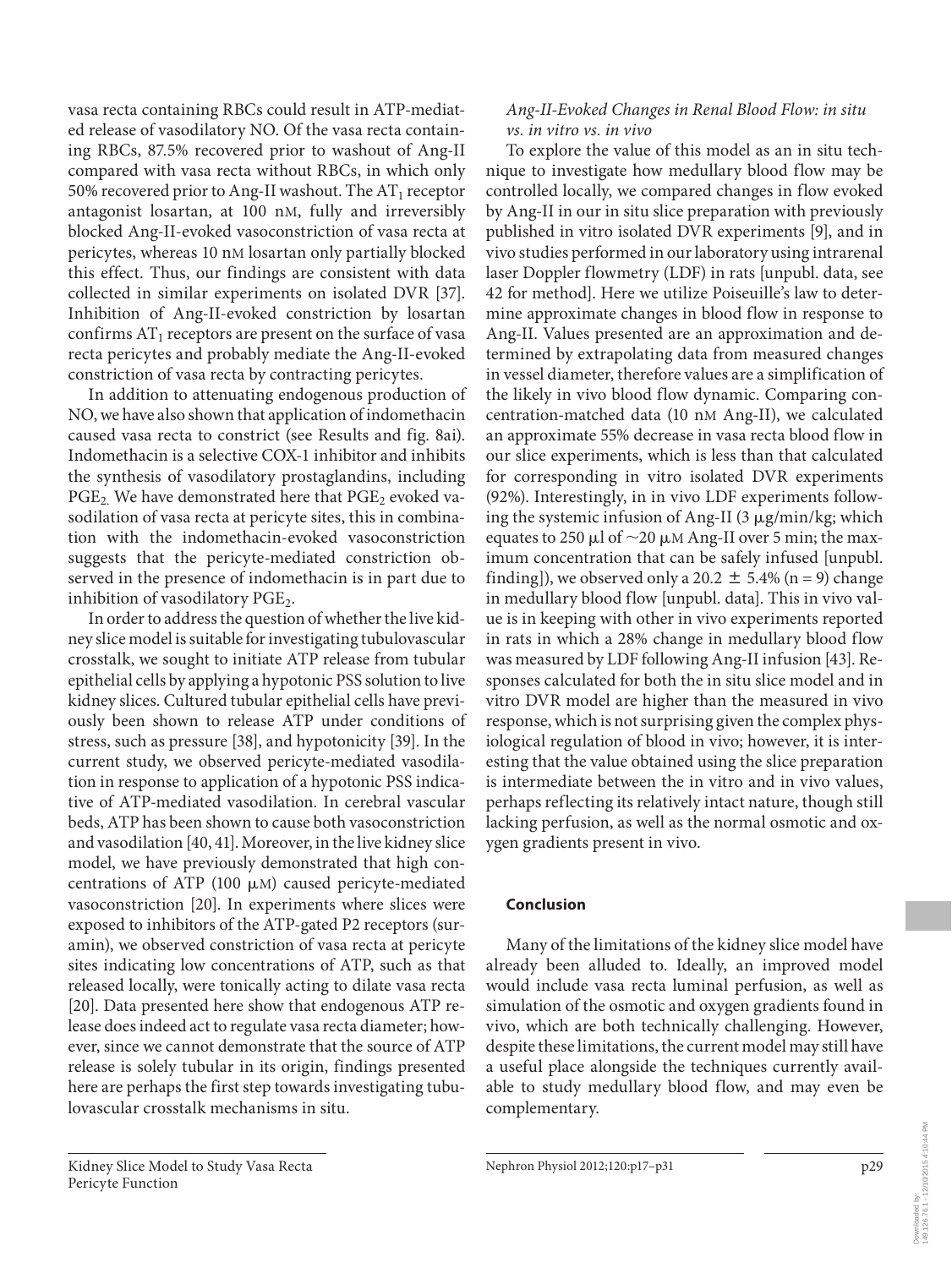We have shown that the kidney slice model is not a technically demanding preparation to set up, and that it can be used to demonstrate pharmacological effects on vasa recta pericytes, which are likely to have physiological relevance, and are not qualitatively dissimilar to what has been reported in vitro. However, what we see as the potential advantage of this technique is that is can be used to explore the structure-function relationship between the vasa recta and adjacent renal tubules, and the role of local innervation, not only in normal healthy renal tissue, but also in slices taken from models of acute kidney injury to investigate its pathophysiology.

#### **Acknowledgements**

 We are grateful to Prof. Michael Duchen and Dr. Andrew M. Hall for their assistance and use of the 2-photon, Zeiss 510 NLO Axiovert microscope and Prof. Mervyn Singer (University College London) for the use of the in vivo Laser Doppler equipment. This work was supported by The UK Medical Research Council and The Royal Veterinary College Internal Grant Scheme to C.M.P.-W. and The Wellcome Trust S.S.P.W. The 2-photon, Zeiss 510 NLO Axiovert microscope at UCL is funded by a SRIF Grant.

#### **References**

- 1 Pallone TL, Zhang Z, Rhinehart K: Physiology of the renal medullary microcirculation. Am J Physiol Renal Physiol 2003;284:F253– F266.
- 2 Agmon Y, Dinour D, Brezis M: Disparate effects of adenosine  $A_1$ - and  $A_2$ -receptor agonists on intrarenal blood flow. Am J Physiol 1993;265:F802–F806.
- 3 Mattson DL, Roman RJ, Cowley AW Jr: Role of nitric oxide in renal papillary blood flow and sodium excretion. Hypertension 1992; 19:766–769.
- 4 Mattson DL, Lu S, Roman RJ, Cowley AW Jr: Relationship between renal perfusion pressure and blood flow in different regions of the kidney. Am J Physiol 1993;264:R578– R583.
- 5 Roman RJ: Pressure-diuresis in volume-expanded rats. Tubular reabsorption in superficial and deep nephrons. Hypertension 1988;12:177–183.
- 6 Cupples WA, Marsh DJ: Autoregulation of blood flow in renal medulla of the rat: no role for angiotensin II. Can J Physiol Pharmacol 1988;66:833–836.
- 7 Peppiatt CM, Howarth C, Mobbs P, Attwell D: Bidirectional control of CNS capillary diameter by pericytes. Nature 2006;443:700– 704.
- 8 Pallone TL, Robertson CR, Jamison RL: Renal medullary microcirculation. Physiol Rev 1990;70:885–920.
- 9 Pallone TL: Vasoconstriction of outer medullary vasa recta by angiotensin II is modulated by prostaglandin E<sub>2</sub>. Am J Physiol 1994; 266:F850–F857.
- 10 Pallone TL, Silldorff EP, Cheung JY: Response of isolated rat descending vasa recta to bradykinin. Am J Physiol 1998;274:H752– H759.
- 11 Rhinehart KL, Pallone TL: Nitric oxide generation by isolated descending vasa recta. Am J Physiol Heart Circ Physiol 2001; 281:H316–H324.
- 12 Silldorff EP, Yang S, Pallone TL: Prostaglandin  $E_2$  abrogates endothelin-induced vasoconstriction in renal outer medullary descending vasa recta of the rat. J Clin Invest 1995;95:2734–2740.
- 13 Silldorff EP, Kreisberg MS, Pallone TL: Adenosine modulates vasomotor tone in outer medullary descending vasa recta of the rat. J Clin Invest 1996;98:18–23.
- 14 Silldorff EP, Pallone TL: Adenosine signaling in outer medullary descending vasa recta. Am J Physiol Regul Integr Comp Physiol 2001;280:R854–R861.
- 15 Thiel G, de Rougemont D, Kriz W, Mason J, Torhorst J, Wolgast M: The role of reduced medullary perfusion in the genesis of acute ischemic renal failure. Summary of a roundtable discussion. Nephron 1982;31:321–323.
- 16 MacPhee PJ: Fluid uptake by the renal medullary vasa recta: an estimate based on a quantitative analysis of the distribution of fenestrae in the vasa recta of young Sprague-Dawley rats. Exp Physiol 1998;83:23–34.
- 17 Pallone TL, Silldorff EP: Pericyte regulation of renal medullary blood flow. Exp Nephrol 2001;9:165–170.
- 18 Bratosin D, Mitrofan L, Palii C, Estaquier J, Montreuil J: Novel fluorescence assay using calcein-AM for the determination of human erythrocyte viability and aging. Cytometry A 2005;66:78–84.
- 19 Shepro D, Morel NM: Pericyte physiology. FASEB J 1993;7:1031–1038.
- 20 Crawford C, Kennedy-Lydon TM, Callaghan H, Sprott C, Simmons RL, Sawbridge L, Syme HM, Unwin RJ, Wildman SS, Peppiatt-Wildman CM: Extracellular nucleotides affect pericyte-mediated regulation of rat in situ vasa recta diameter. Acta Physiol (Oxf) 2011;202:241–251.
- 21 Landis EM: Factors controlling the movement of fluid through the human capillary wall. Yale J Biol Med 1933;5:201–225.
- 22 Hamilton NB, Attwell D, Hall CN: Pericytemediated regulation of capillary diameter: a component of neurovascular coupling in health and disease. Front Neuroenergetics 2010;2:pii 5.
- 23 Dunn KW, Sandoval RM, Kelly KJ, Dagher PC, Tanner GA, Atkinson SJ, Bacallao RL, Molitoris BA: Functional studies of the kidney of living animals using multicolor twophoton microscopy. Am J Physiol Cell Physiol 2002;283:C905–C916.
- 24 Hall AM, Unwin RJ, Parker N, Duchen MR: Multiphoton imaging reveals differences in mitochondrial function between nephron segments. J Am Soc Nephrol 2009;20:1293– 302.
- 25 Hughes S, Chan-Ling T: Characterization of smooth muscle cell and pericyte differentiation in the rat retina in vivo. Invest Ophthalmol Vis Sci 2004;45:2795–2806.
- 26 Park F, Mattson DL, Roberts LA, Cowley AW Jr: Evidence for the presence of smooth muscle  $\alpha$ -actin within pericytes of the renal medulla. Am J Physiol 1997;273:R1742–R1748.
- 27 Armulik A, Genove G, Mae M, Nisancioglu MH, Wallgard E, Niaudet C, He L, Norlin J, Lindblom P, Strittmatter K, Johansson BR, Betsholtz C: Pericytes regulate the bloodbrain barrier. Nature 2010;468:557–561.
- 28 Dahlstrom A, Haggendal J, Hokfelt T: The noradrenaline content of the varicosities of sympathetic adrenergic nerve terminals in the rat. Acta Physiol Scand 1966;67:289–294.
- 29 Holliger C, Lemley KV, Schmitt SL, Thomas FC, Robertson CR, Jamison RL: Direct determination of vasa recta blood flow in the rat renal papilla. Circ Res 1983;53:401–413.
- 30 Zhang Z, Pallone TL: Response of descending vasa recta to luminal pressure. Am J Physiol Renal Physiol 2004;287:F535–F542.